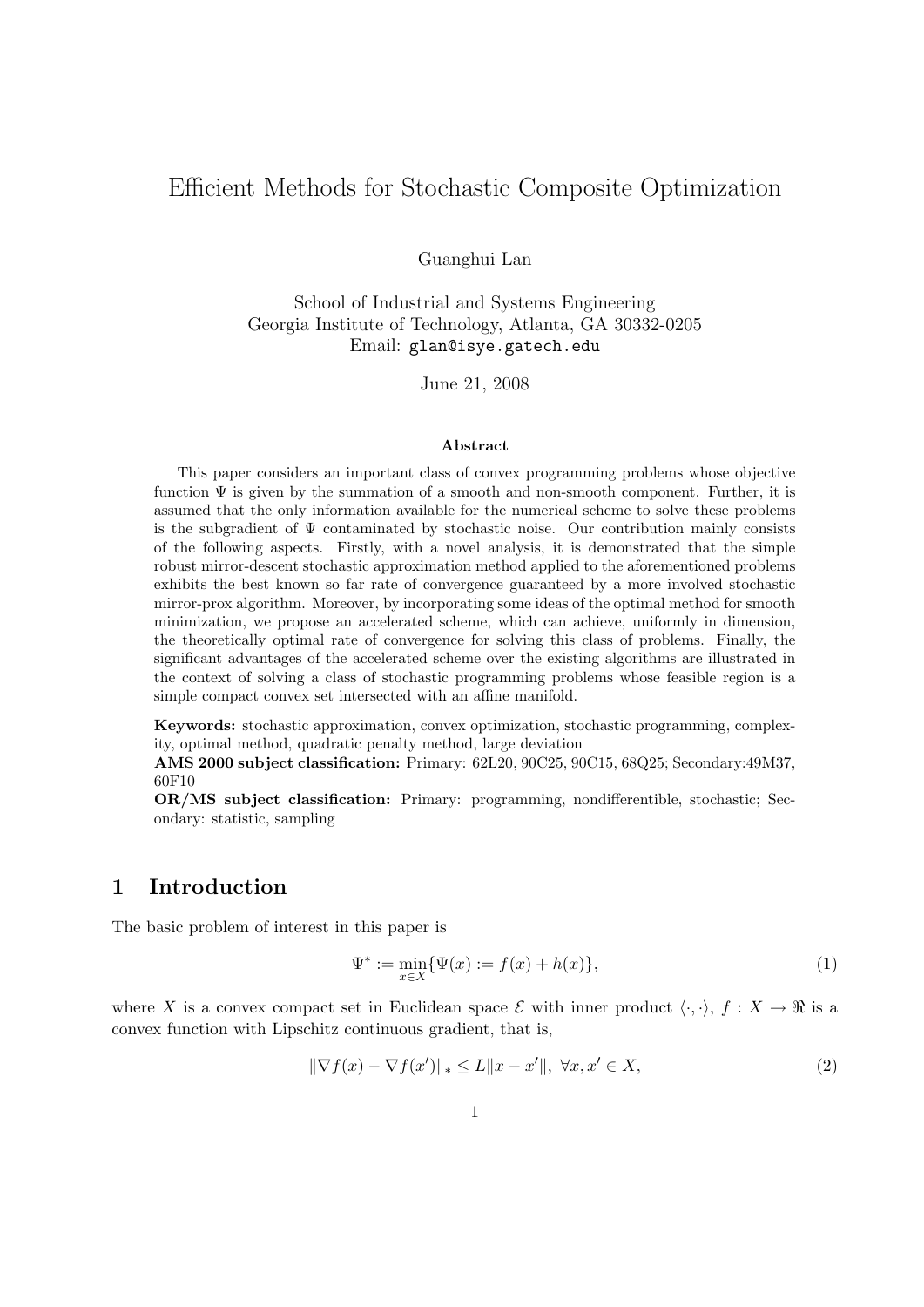$(\Vert \cdot \Vert \text{ is a given norm in } \mathcal{E}, \Vert \cdot \Vert_*,$  denotes its conjugate norm, i.e.,  $||y||_* := \max_{||z|| \leq 1} \langle y, z \rangle$ , and  $h: X \to \mathbb{R}$  is a convex Lipschitz continuous function such that

$$
|h(x) - h(x')| \le M \|x - x'\|, \ \forall x, x' \in X.
$$
 (3)

We are interested in the situation where problem  $(1)$  is solved by an iterative algorithm which acquires the subgradients of  $\Psi$  via subsequent calls to a stochastic oracle ( $\mathcal{SO}$ ). Specifically, at iteration t of the algorithm,  $x_t \in X$  being the input, the  $\mathcal{SO}$  outputs a vector  $G(x_t, \xi_t)$ , where  $\{\xi_t\}_{t\geq 1}$  is a sequence of i.i.d. random variables which are also independent of the search point  $x_t$ . The following assumptions are made for the Borel functions  $G(x, \xi_t)$ .

**Assumption I:** For any  $x \in X$ , we have

a) 
$$
\mathbb{E}[G(x,\xi_t)] \equiv g(x) \in \partial \Psi(x)
$$
 (4)

b) 
$$
\mathbb{E} [||G(x, \xi_t) - g(x)||_*^2] \le Q^2,
$$
 (5)

where  $\partial \Psi(x)$  denotes the subdifferential of  $\Psi$  at x (see Subsection 1.1).

Let us consider the normalized problem of (1) where X is the unit Euclidean ball in  $\mathcal{E} = \mathbb{R}^n$ . According to the classical complexity theorem for convex programming by Nemirovski and Yudin [7], if the dimension  $n$  is sufficiently large, the rate of convergence for any iterative algorithms for solving (1) can not be better than

$$
\mathcal{O}(1)\left[\frac{L}{N^2} + \frac{M+Q}{\sqrt{N}}\right],\tag{6}
$$

where  $N$  is the number of iterations performed by the algorithm. This means that, for any algorithms solving problem (1), one can always point out a "bad" problem instance satisfying (2), (3),  $(4)$ , and  $(5)$ , such that the expected error of the solution generated at the N-step of the algorithm will be, up to a constant factor, greater than the lower bound stated above. Moreover, to the best of our knowledge, none of the existing algorithms, uniformly in the dimension, achieved this lower bound. Somewhat surprisingly, this optimal rate of convergence has not been attained even for the deterministic case where  $Q = 0$ . The best known result so far is given by Juditsky et al. [3] with the rate of convergence

$$
\mathcal{O}(1)\left[\frac{L}{N} + \frac{M+Q}{\sqrt{N}}\right] \tag{7}
$$

by applying an extra-gradient-type algorithm to a variational inequality (v.i.) reformulation of (1).

In this paper, we focus on the subgradient-type methods applied directly to the original problem (1). We show that, with a novel analysis, the simple robust stochastic approximation method (RM-SA) developed in Juditsky et al. [2] also exhibits the guaranteed rate of convergence in (7). Moreover, by incorporating some ideas of the optimal method for smooth minimization (Nesterov [8, 9], Lan et al. [6]), we present an accelerated stochastic approximation (AC-SA) algorithm, which can achieve, uniformly in dimension, the optimal rate of convergence given by (6). We investigate this accelerated scheme in more details, for example, derive the exponential bounds for the large deviations of the resulting solution inaccuracy from the expected one, provided the noise from the  $SO$  is "light-tailed". The significant advantages of the AC-SA method over the existing algorithms are illustrated in the context of solving a class of stochastic programming problems whose feasible region is a simple compact convex set intersected with an affine manifold.

The paper is organized as follows. In Section 2, we give a brief introduction to the RM-SA algorithm applied to (1) and present the new convergence result. Section 3 discusses the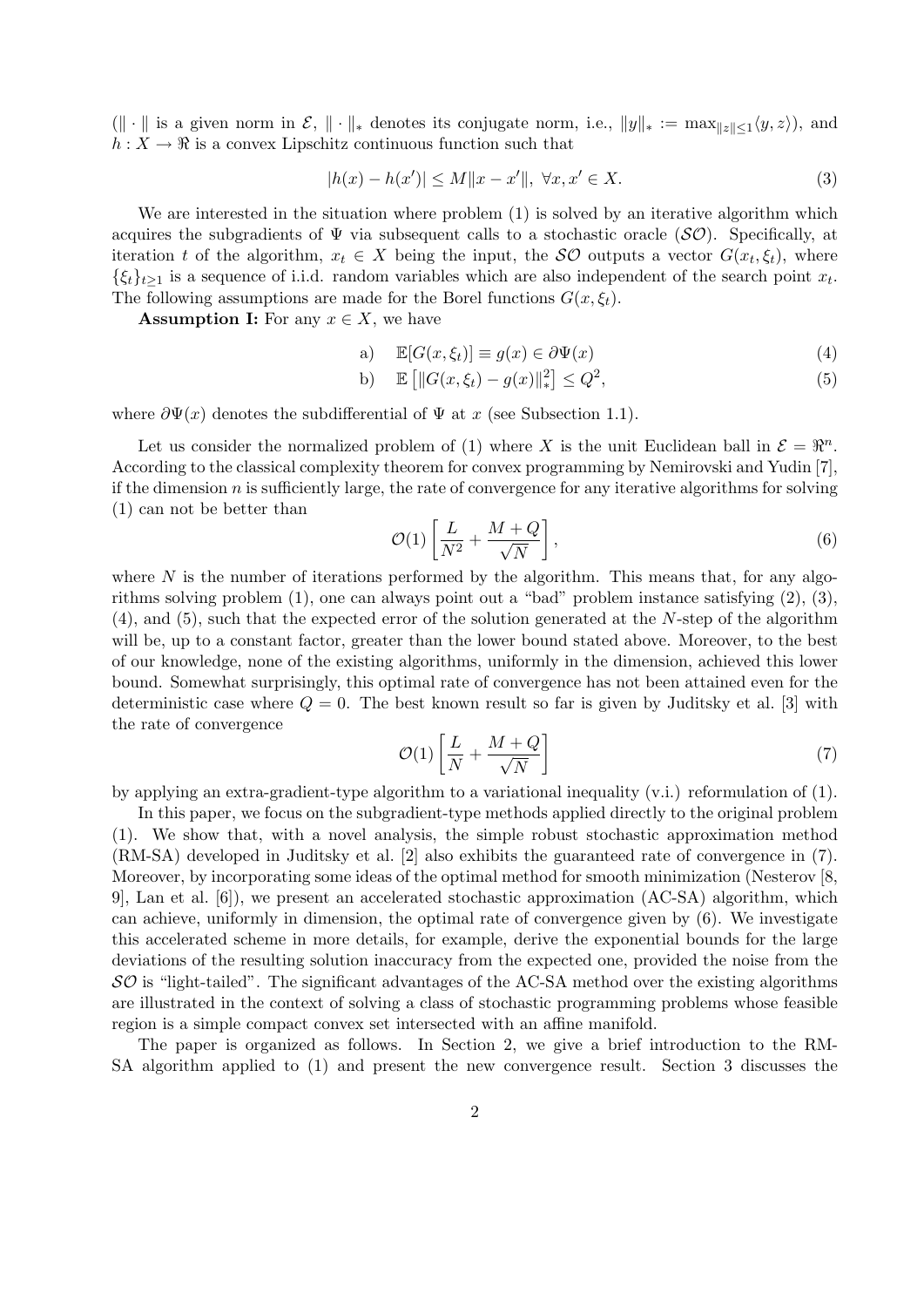accelerated stochastic approximation method. More specifically, we present the AC-SA algorithm and its convergence properties in Subsection 3.1, and outline an application to demonstrate the advantages of this algorithm in Subsection 3.2. Section 4 is devoted to proving the main results of this paper. Finally, some concluding remarks are made in Section 5.

#### 1.1 Notation and terminology

• For a convex lower semicontinuous function  $\phi: X \to \mathbb{R}$ , its subdifferential  $\partial \phi(\cdot)$  is defined as follows: at a point x from the relative interior of X,  $\partial \phi$  is comprised of all subgradients g of  $\phi$  at x which are in the linear span of  $X - X$ . For a point  $x \in X\$ rint X, the set  $\partial \phi(x)$ consists of all vectors g, if any, such that there exists  $x_i \in \text{rint } X$  and  $g_i \in \partial \phi(x_i)$ ,  $i = 1, 2, \dots$ , with  $x = \lim_{i \to \infty} x_i$ ,  $g = \lim_{i \to \infty} g_i$ . Finally,  $\partial \phi(x) = \emptyset$  for  $x \notin X$ . Note that with this definition (see, for example, Ben-Tal and Nemirovski [1]), if a convex function  $\phi: X \to \mathbb{R}$  is Lipschitz continuous, with constant M, with respect to a norm  $\|\cdot\|$ , then the set  $\partial \phi(x)$  is nonempty for any  $x \in X$  and

$$
g \in \partial \phi(x) \Rightarrow |\langle g, d \rangle| \le M \|d\|, \ \forall \, d \in \text{lin}(X - X). \tag{8}
$$

• For the random process  $\xi_1, \xi_2, ...,$  we set  $\xi_{[t]} := (\xi_1, ..., \xi_t)$ , and denote by  $\mathbb{E}_{|\xi_{[t]}}$  the conditional,  $\xi_{[t]}$  being given, expectation.

### 2 Robust mirror-descent stochastic approximation

In this section, we give a brief introduction to the robust mirror-descent stochastic approximation method and present a new rate of convergence for this algorithm applied to (1).

#### 2.1 Preliminaries: distance generating function and prox-mapping

We say that a function  $\omega: X \to \mathbb{R}$  is a *distance generating function* modulus  $\alpha > 0$ , with respect to the norm  $\|\cdot\|$ , if  $\omega$  is convex and continuous on X, the set

$$
X^{o} := \{ x \in X : \text{there exists } p \in \mathbb{R}^{n} \text{ such that } x \in \arg\min_{u \in X} [p^{T}u + \omega(u)] \}
$$

is convex, and  $\omega(\cdot)$  restricted to  $X^o$  is continuously differentiable and strongly convex with parameter  $\alpha$  with respect to  $\|\cdot\|$ , i.e.,

$$
\langle \nabla \omega(x) - \nabla \omega(x'), x - x' \rangle \ge \alpha \|x - x'\|^2, \ \forall x, x' \in X^o.
$$
 (9)

Note that set  $X^o$  always contains the relative interior of set X.

The prox-function  $V: X^o \times X \to \mathbb{R}_+$  and the prox-mapping  $P_x: \mathbb{R}^n \to X^o$  associated with  $\omega(x)$  are defined as

$$
V(x, z) := \omega(z) - \omega(x) - \langle \nabla \omega(x), z - x \rangle,
$$
\n(10)

$$
P_x(y) := \arg\min_{z \in X} \{ y^T(z - x) + V(x, z) \}.
$$
 (11)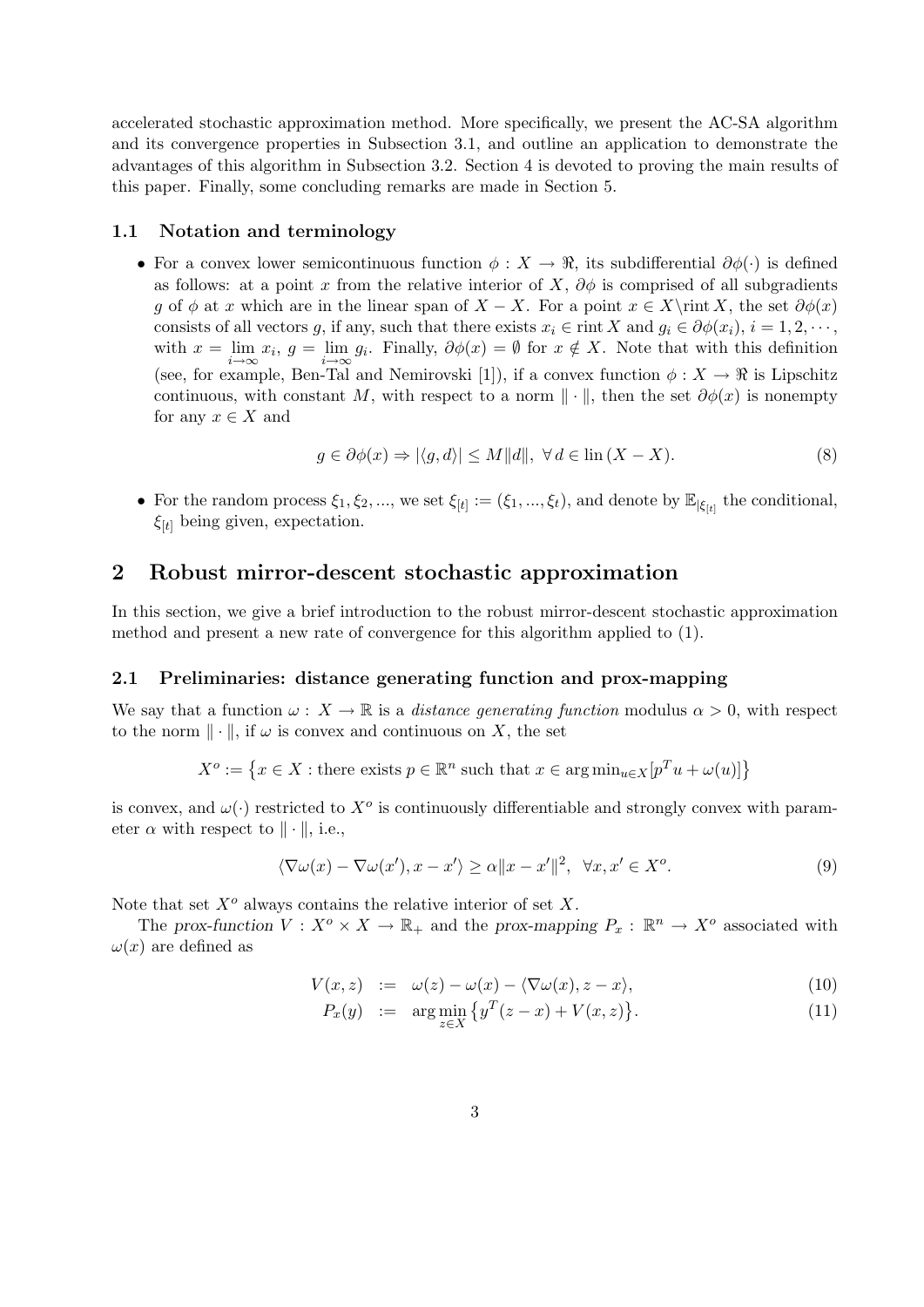The distance generating function  $\omega$  also gives rise to the following two characteristic entities that will be used frequently in our convergence analysis:

$$
D_{\omega,X} := \sqrt{\max_{x \in X} \omega(x) - \min_{x \in X} \omega(x)}, \quad \Omega = \Omega_{\omega,X} := \sqrt{\frac{2}{\alpha}} D_{\omega,X}.
$$
 (12)

Let  $x_1$  be the minimizer of  $\omega$  over X. Observe that  $x_1 \in X^o$ , whence  $\nabla w(x_1)$  is well defined and satisfies  $\langle \nabla \omega(x_1), x - x_1 \rangle \geq 0$  for all  $x \in X$ , which combined with the strong convexity of  $\omega$  implies that

$$
\frac{\alpha}{2}||x - x_1||^2 \le V(x_1, x) \le \omega(x) - \omega(x_1) \le D_{\omega, X}^2, \quad \forall x \in X,\tag{13}
$$

and hence

$$
||x - x_1|| \le \Omega, \quad \forall x \in X, \text{ and } ||x - x'|| \le ||x - x_1|| + ||x' - x_1|| \le 2\Omega, \quad \forall x, x' \in X. \tag{14}
$$

#### 2.2 Robust mirror-descent SA algorithm and its convergence properties

The RM-SA algorithm, as applied to (1), works with the stochastic oracle of  $\Psi$  that satisfies Assumption I. In some cases, Assumption I is augmented by the following "light-tail" assumption.

**Assumption II:** For any  $x \in X$ , we have

$$
\mathbb{E}\left[\exp\{\|G(x,\xi_t) - g(x)\|_{*}^{2}/Q^2\}\right] \leq \exp\{1\}.
$$
 (15)

It can be easily seen that Assumption II implies Assumption I.b), since by Jensen's inequality,

$$
\exp\left(\mathbb{E}[\|G(x,\xi_t) - g(x)\|_*^2/Q^2]\right) \leq \mathbb{E}\left[\exp\{\|G(x,\xi_t) - g(x)\|_*^2/Q^2\}\right] \leq \exp\{1\}.
$$

We are now ready to state the RM-SA algorithm applied to  $(1)$ .

#### The RM-SA algorithm:

- 0) Let the initial point  $x_1$  and the step-sizes  $\{\gamma_t\}_{t>1}$  be given. Set  $t = 1$ ;
- 1) Call the  $\mathcal{SO}$  for computing  $G(x_t, \xi_t)$ . Set

$$
x_{t+1} := P_{x_t} \left( \gamma_t G(x_t, \xi_t) \right), \tag{16}
$$

$$
x_{t+1}^{ag} = \left(\sum_{\tau=1}^{t} \gamma_{\tau}\right)^{-1} \sum_{\tau=1}^{t} \gamma_{\tau} x_{\tau+1}.
$$
 (17)

2) Set  $t \leftarrow t + 1$  and go to Step 1.

#### end

We now make a few comments about the above algorithm. Firstly, without loss of generality, we will assume from now on that the initial point  $x_1$  is given by the minimizer of  $\omega$  over X (see Subsection 2.1). Secondly, observe that the above algorithm only slightly differs from the RM-SA algorithm of Juditsky et al. [2] in the way the averaging step (17) is defined. More specifically, the sequence  $\{x_t^{ag}$  $\{e^{ag}_t\}_{t\geq 2}$  is obtained by averaging the iterates  $x_t, t \geq 2$  with their corresponding weights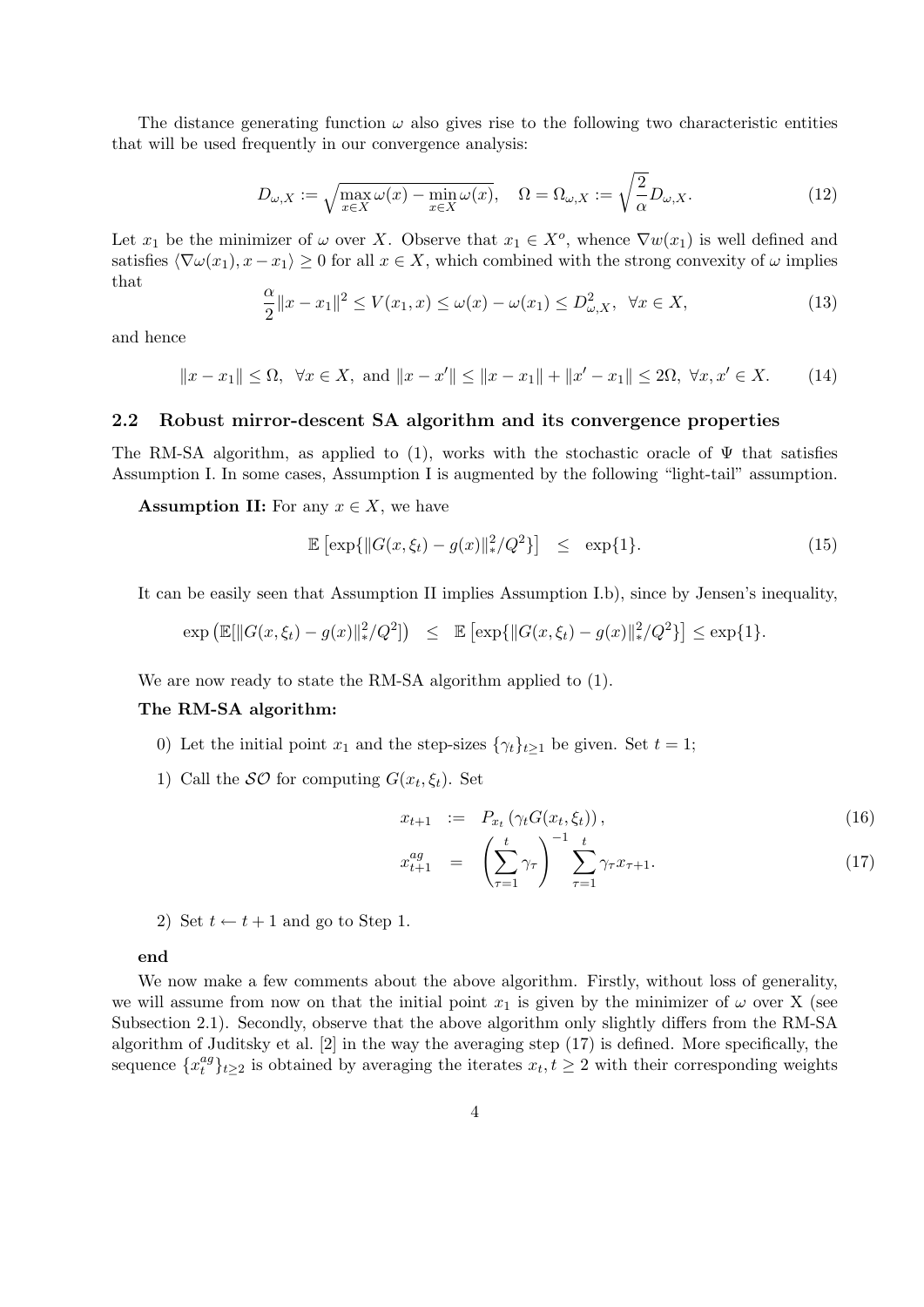$\gamma_{t-1}$ , while the one in [2] is obtained by taking the average of the whole trajectory  $x_t, t \geq 1$  with weights  $\gamma_t$ . Note however, if the constant step-sizes are used, i.e.,  $\gamma_t = \gamma$ ,  $\forall t \ge 1$ , then the RM-SA algorithm stated above is exactly the same as the one stated in [2] up to shifting one iterate in the averaging step. Thirdly, in view of Proposition 2.1 in [2], the rate of convergence of the RM-SA algorithm, as applied to problem (1), is given by

$$
\mathcal{O}(1)\left[\frac{\Omega(LD_X + M + Q)}{\sqrt{N}}\right],\tag{18}
$$

where N is the number of iterations performed by the algorithm,  $D_X$  is the  $\|\cdot\|$ -diameter of X, i.e.,  $D_X := \max_{x,x'\in X} ||x-x'||$ ,  $L, M$ , and  $Q$  are defined in (2), (3), and (5) respectively. The goal of this section is to demonstrate that, with certain appropriately chosen step-sizes  $\gamma_t$  and a different convergence analysis, a stronger rate of convergence can be derived for the RM-SA algorithm applied to (1).

We start with stating a general convergence result of the above RM-SA algorithm without specifying the step-sizes  $\gamma_t$ .

**Theorem 1** Assume that the step-sizes  $\gamma_t$  satisfy  $0 < \gamma_t \leq \alpha/(2L)$ ,  $\forall t \geq 1$ . Let  $\{x_{t+1}^{ag}\}_{t\geq 1}$  be the sequence computed according to (17) by the RM-SA algorithm. Then we have

a) under Assumption I,

$$
\mathbb{E}\left[\Psi(x_{t+1}^{ag}) - \Psi^*\right] \le K_0(t), \forall t \ge 1,
$$
\n(19)

where

$$
K_0(t) := \left(\sum_{\tau=1}^t \gamma_\tau\right)^{-1} \left[D_{\omega,X}^2 + \frac{2}{\alpha}(4M^2 + Q^2) \sum_{\tau=1}^t \gamma_\tau^2\right],
$$

M, Q, and  $D_{\omega,X}$  are given in (3), (5), and (12) respectively;

b) under Assumptions I and II,

$$
\text{Prob}\left\{\Psi(x_{t+1}^{ag}) - \Psi^* > K_0(t) + \Lambda K_1(t)\right\} \le \exp\{-\Lambda^2/3\} + \exp\{-\Lambda\}, \,\forall \Lambda > 0, t \ge 1,\tag{20}
$$

where

$$
K_1(t) := \left(\sum_{\tau=1}^t \gamma_\tau\right)^{-1} \left[2\Omega Q \sqrt{\sum_{\tau=1}^t \gamma_\tau^2} + \frac{2}{\alpha} Q^2 \sum_{\tau=1}^t \gamma_\tau^2\right],
$$

Q and  $\Omega$  are given in (5) and (12) respectively.

For the sake of simplicity, let us suppose that the number of iterations for the above algorithm is fixed in advance, say equal to N, and that a constant step-size strategy is applied, i.e.,  $\gamma_t$  =  $\gamma, t = 1, \dots, N$ , for some  $\gamma < \alpha/(2L)$  (note that the assumption of constant step-sizes does not hurt the efficiency estimate). We then conclude from Theorem 1 that the obtained solution  $x_{N+1}^{ag} = N^{-1} \sum_{\tau=1}^{N} x_{\tau+1}$  satisfies

$$
\mathbb{E}\left[\Psi(x_{N+1}^{ag})-\Psi^*\right] \leq \frac{D_{\omega,X}^2}{N\gamma}+\frac{2\gamma}{\alpha}\left(4M^2+Q^2\right).
$$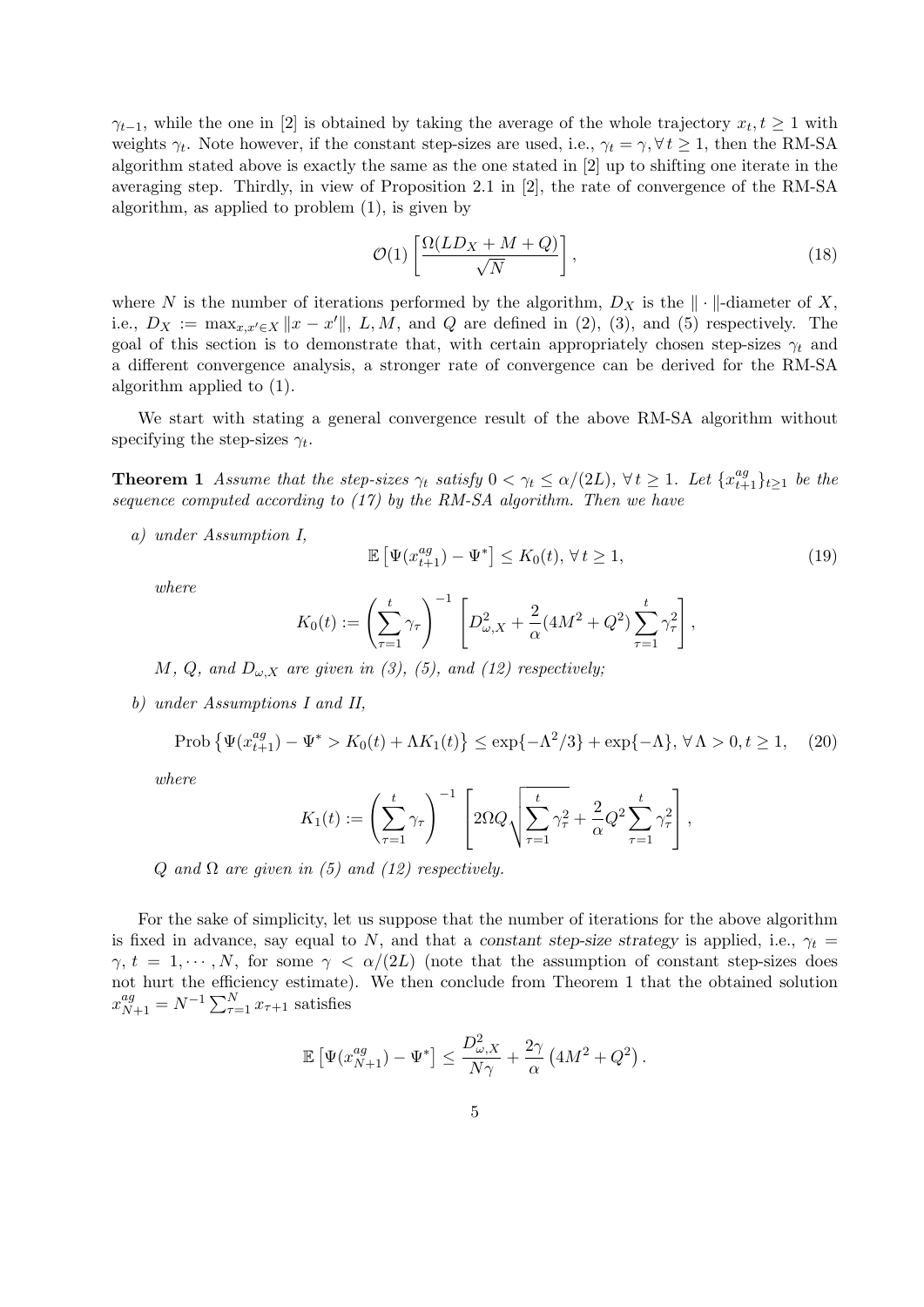Minimizing the right-hand-side of the above inequality with respect to  $\gamma$  over the interval  $(0, \alpha/(2L))$ , we conclude that

$$
\mathbb{E}\left[\Psi(x_{N+1}^{ag}) - \Psi^*\right] \le K_0^*(N) := \frac{L\Omega^2}{N} + \frac{2\Omega\sqrt{4M^2 + Q^2}}{\sqrt{N}},\tag{21}
$$

by choosing  $\gamma$  as

$$
\gamma = \min \left\{ \frac{\alpha}{2L}, \sqrt{\frac{\alpha D_{\omega,X}^2}{2N(4M^2 + Q^2)}} \right\}.
$$

Moreover, with this choice of  $\gamma$ , we have

$$
K_1(N) = \frac{2\Omega Q}{\sqrt{N}} + \frac{2\gamma Q^2}{\alpha} \le \frac{2\Omega Q}{\sqrt{N}} + \sqrt{\frac{2}{\alpha}} D_{\omega, X} \frac{Q^2}{\sqrt{N(4M^2 + Q^2)}}
$$
  

$$
\le \frac{2\Omega Q}{\sqrt{N}} + \sqrt{\frac{2}{\alpha}} D_{\omega, X} \frac{Q}{\sqrt{N}} = \frac{3\Omega Q}{\sqrt{N}},
$$

hence, bound (20) implies that

$$
\text{Prob}\left\{\Psi(x_{N+1}^{ag}) - \Psi^* > K_0^*(N) + \Lambda K_1^*(N)\right\} \le \exp\{-\Lambda^2/3\} + \exp\{-\Lambda\}, \,\forall \,\Lambda > 0,\tag{22}
$$

where

$$
K_1^*(N) := \frac{3\Omega Q}{\sqrt{N}}.
$$

It is interesting to compare bounds  $(21)$  and  $(18)$  derived for the RM-SA algorithm. Clearly, if  $D_{\omega,X} \leq \sqrt{\alpha N} D_X$  (which is typically the case in applications, see [2] and [3]), the latter one is always worse than the first one. Moreover, in the range

$$
L \le \frac{\sqrt{N(4M^2 + Q^2)}}{\Omega},\tag{23}
$$

the first component in (21) (for abbreviation, the L-component) merely does not affect the error estimate (21). Note that the range stated in (23) extends as N increases, meaning that, if N is large and  $Q = \mathcal{O}(1)M$ , the presence of the smooth component f in the objective function of (1) does not affect the complexity of finding good approximate solutions. In contrast, this phenomenon does not appear in the error estimate (18) derived for the RM-SA algorithm in [2] which employs certain simple step-size strategies without taking into account the structure of the objective function Ψ.

### 3 The accelerated stochastic approximation method

Motivated by Nesterov's optimal method ([8, 9]) and its variants ([6]) for smooth minimization, we present in this section an accelerated stochastic approximation method, which achieves the theoretically optimal rate of convergence for solving (1). Specifically, we state the algorithm and its convergence results in Subsection 3.1 and outline an application to illustrate its advantages over the RM-SA algorithm in Subsection 3.2.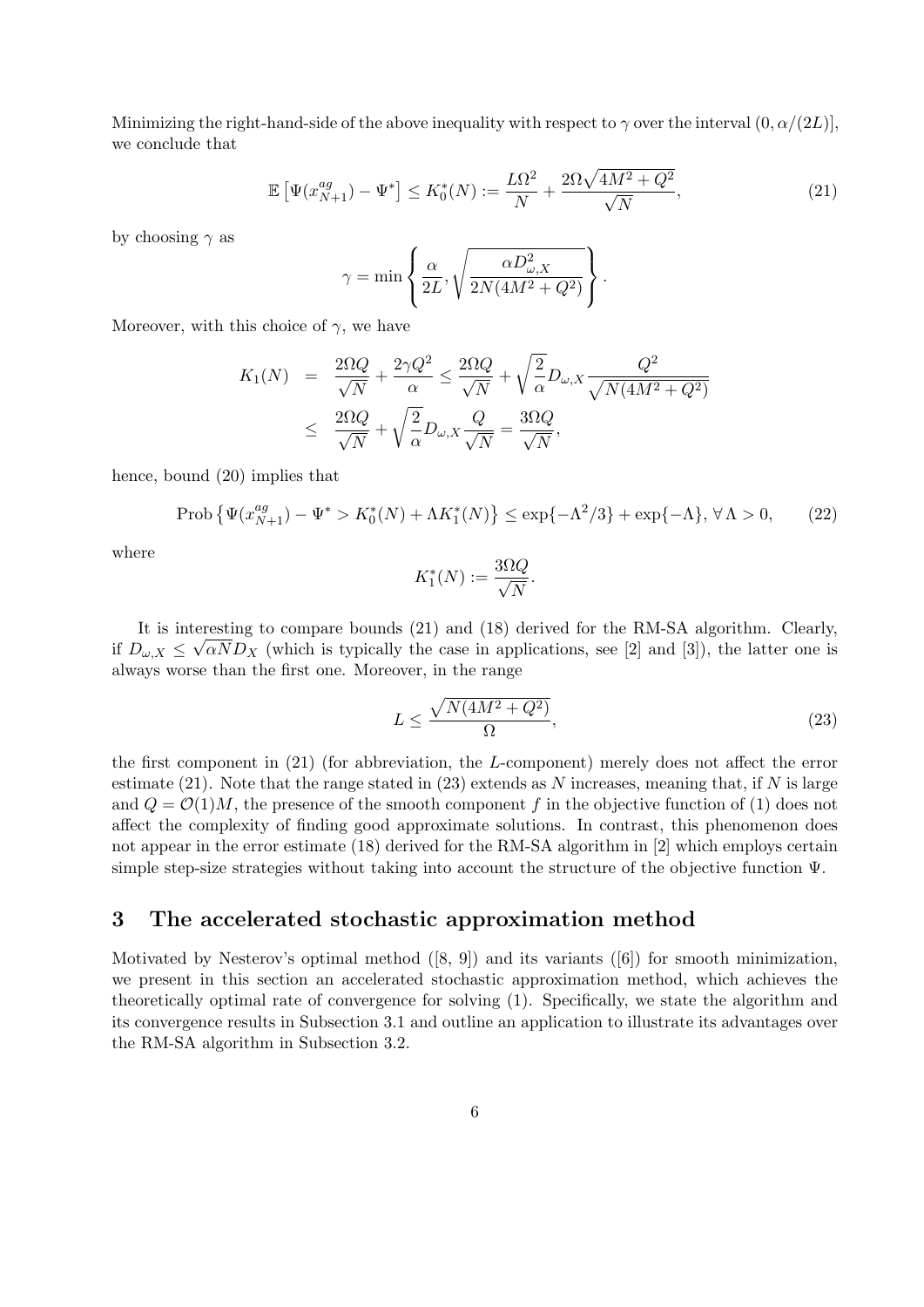#### 3.1 The algorithm and its main convergence properties

The AC-SA algorithm for solving problem (1) is comprised of the updating of three sequences:  ${x_t}_{t\geq 1}$ ,  ${x_t^{ag}}$  $\{x_t^{ng}\}_{t\geq 1}$ , and  $\{x_t^{md}\}_{t\geq 1}$ . Here, we use the superscript "ag" (which stands for "aggregated") in the sequence obtained by taking a convex combination of all the previous iterates  $x_t$ , and the superscript "md" (which stands for "middle") in the sequence obtained by taking a convex combination of the current iterate  $x_t$  with the current aggregated iterate  $x_t^{ag}$  $t^{ag}_{t}$ . The algorithm is stated as follows.

### The AC-SA algorithm:

- 0) Let the initial points  $x_1^{ag} = x_1$ , and the step-sizes  $\{\beta_t\}_{t\geq 1}$  and  $\{\gamma_t\}_{t\geq 1}$  be given. Set  $t = 1$ .
- 1) Set  $x_t^{md} = \beta_t^{-1} x_t + (1 \beta_t^{-1}) x_t^{ag}$  $_{t}^{ag},$
- 2) Call the  $\mathcal{SO}$  for computing  $G(x_t^{md}, \xi_t)$ . Set

$$
x_{t+1} = P_{x_t}(\gamma_t G(x_t^{md}, \xi_t)), \qquad (24)
$$

$$
x_{t+1}^{ag} = \beta_t^{-1} x_{t+1} + (1 - \beta_t^{-1}) x_t^{ag}, \qquad (25)
$$

3) Set  $t \leftarrow t + 1$  and go to step 1.

end

We now make a few comments regarding the AC-SA algorithm described above. Firstly, similar to the RM-SA algorithm, we assume that the initial point  $x_1$  is the minimizer of  $\omega$  over X (see Subsection 2.1). Secondly, it is worth noting that the major computation cost in each iteration of the AC-SA algorithm is exactly the same as the one of the RM-SA algorithm, that is, each iteration of the above algorithm requires only one call to the  $\mathcal{SO}$  and one solution of the subproblem (24). Thirdly, observe that the AC-SA algorithm reduces to a variant of Nesterov's optimal method  $([8, 9])$  if the non-smooth component  $h(\cdot)$  in the objective function  $\Psi(\cdot)$  does not appear and that there is no noise in the computed gradient, i.e.,  $Q = 0$  in (5).

The following theorem states the main convergence results of the AC-SA algorithm described above.

**Theorem 2** Assume that the step-sizes  $\beta_t \in [1,\infty)$  and  $\gamma_t \in \Re$  are chosen such that  $\beta_1 = 1$  and the following conditions hold

$$
0 < (\beta_{t+1} - 1)\gamma_{t+1} \le \beta_t \gamma_t \text{ and } 2L\gamma_t \le \alpha \beta_t \ \forall t \ge 1. \tag{26}
$$

Let  $\{x_{t+1}^{ag}\}_{t\geq 1}$  be the sequence computed according to (25) by the AC-SA algorithm. Then we have

a) under Assumption I,

$$
\mathbb{E}[\Psi(x_{t+1}^{ag}) - \Psi^*] \le \hat{K}_0(t), \forall t \ge 1,
$$
\n
$$
(27)
$$

where

$$
\hat{K}_0(t) := \frac{1}{(\beta_{t+1} - 1)\gamma_{t+1}} \left[ D_{\omega, X}^2 + \frac{2}{\alpha} (4M^2 + Q^2) \sum_{\tau=1}^t \gamma_\tau^2 \right],
$$

M, Q, and  $D_{\omega, X}$  are given in (3), (5), and (12) respectively;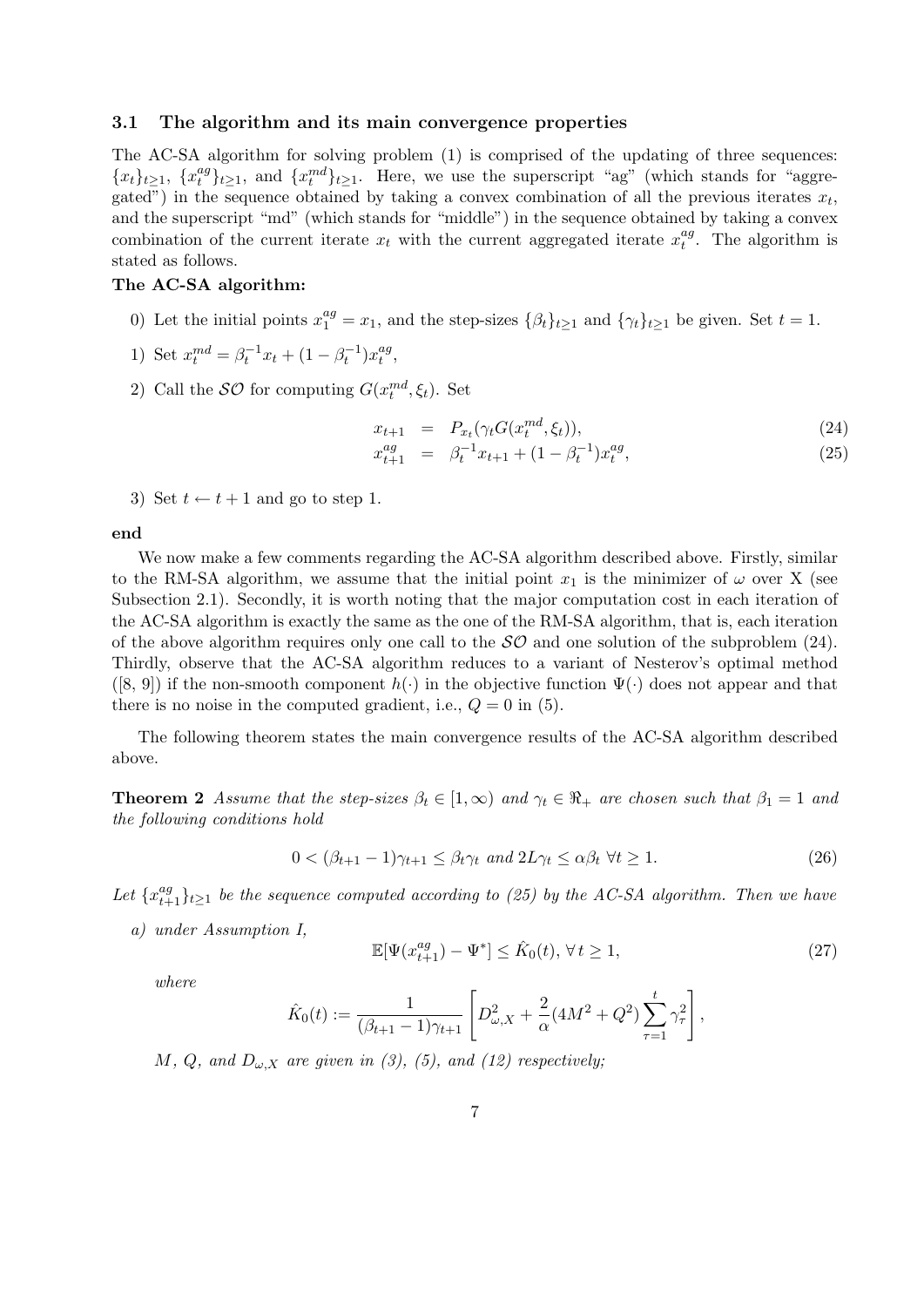b) under Assumptions I and II,

$$
\text{Prob}\left\{\Psi(x_{t+1}^{ag}) - \Psi^* > \hat{K}_0(t) + \Lambda \hat{K}_1(t)\right\} \le \exp\{-\Lambda^2/3\} + \exp\{-\Lambda\}, \,\forall \,\Lambda > 0, t \ge 1,\tag{28}
$$

where

$$
\hat{K}_1(t) := \frac{1}{(\beta_{t+1} - 1)\gamma_{t+1}} \left[ 2\Omega Q \sqrt{\sum_{\tau=1}^t \gamma_{\tau}^2 + \frac{2}{\alpha} Q^2 \sum_{\tau=1}^t \gamma_{\tau}^2} \right],
$$

Q and  $\Omega$  are given in (5) and (12) respectively.

We now discuss the determination of the step-sizes  $\beta_t$  and  $\gamma_t$  in the accelerated scheme so as to achieve the optimal rate of convergence for solving (1). Observing that a pair of sequences  $\{\beta_t\}_{t\geq 1}$ and  $\{\gamma_t\}_{t\geq 1}$  satisfying condition (26) is given by:

$$
\beta_t = \frac{t+1}{2} \text{ and } \gamma_t = \frac{t+1}{2}\gamma \tag{29}
$$

for any  $0 < \gamma \leq \alpha/(2L)$ , we obtain the following corollary of Theorem 2 by appropriately choosing this parameter  $\gamma$ , .

**Corollary 3** Suppose that the step-sizes  $\beta_t$  and  $\gamma_t$  in the AC-SA algorithm are set to

$$
\beta_t = \frac{t+1}{2}, \quad \gamma_t = \frac{t+1}{2} \min \left\{ \frac{\alpha}{2L}, \frac{\sqrt{6\alpha}D_{\omega,X}}{(N+2)^{\frac{3}{2}}(4M^2+Q^2)^{\frac{1}{2}}} \right\}, \ \forall t \ge 1,
$$
\n(30)

where  $N$  is a fixed in advance number of iterations. Then, we have under Assumption I,

$$
\mathbb{E}[\Psi(x_{N+1}^{ag}) - \Psi^*] \le \hat{K}_0^*(N) := \frac{4L\Omega^2}{N(N+2)} + \frac{4\Omega\sqrt{4M^2 + Q^2}}{\sqrt{N}},\tag{31}
$$

if in addition, Assumption II holds, then

$$
\text{Prob}\left\{\Psi(x_{N+1}^{ag}) - \Psi^* > \hat{K}_0^*(N) + \Lambda \hat{K}_1^*(N)\right\} \le \exp\{-\Lambda^2/3\} + \exp\{-\Lambda\}, \forall \Lambda > 0,\tag{32}
$$

where

$$
\hat{K}_1^*(N) := \frac{10\Omega Q}{\sqrt{N}}.
$$

*Proof.* Clearly, the step-sizes  $\{\beta_t\}_{t\geq 1}$  and  $\{\gamma_t\}_{t\geq 1}$  stated in (30) satisfy the conditions  $\beta_1 = 1$ ,  $\beta_t > 1, \forall t \geq 2$ , and (26). Denoting

$$
\gamma^*:=\min\left\{\frac{\alpha}{2L},\frac{\sqrt{6\alpha}D_{\omega,X}}{(N+2)^{\frac{3}{2}}\left(4M^2+Q^2\right)^{\frac{1}{2}}}\right\},
$$

we then conclude from Theorem 2 that, under Assumption I,

$$
\mathbb{E}[\Psi(x_{N+1}^{ag}) - \Psi^*] \le T_0 := \frac{4D_{\omega,X}^2}{N(N+2)\gamma^*} + \frac{8\gamma^*(4M^2 + Q^2)}{\alpha N(N+2)} \sum_{\tau=1}^N \left(\frac{\tau+1}{2}\right)^2,\tag{33}
$$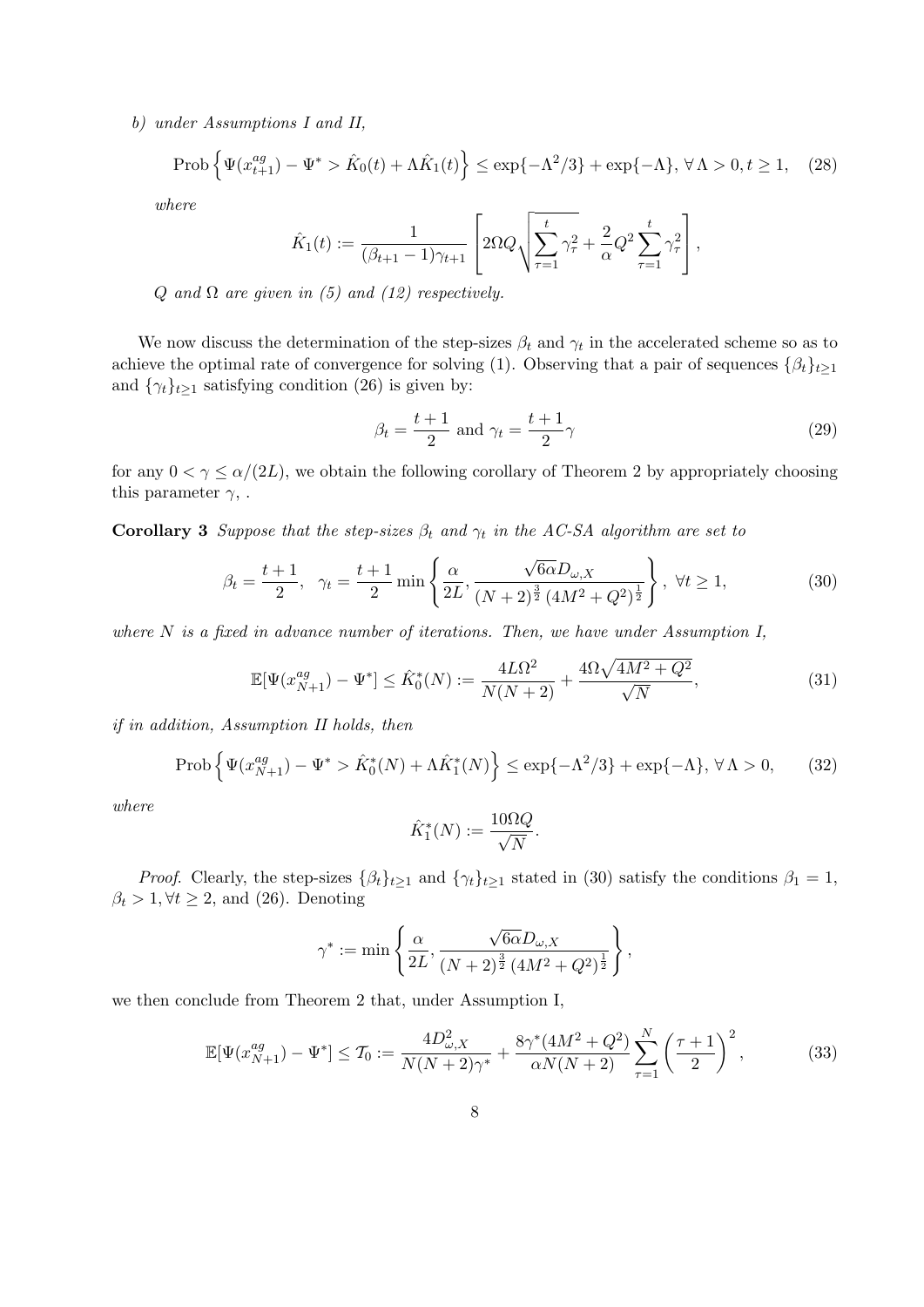and that, under Assumptions I and II,

$$
\text{Prob}\left\{\Psi(x_{N+1}^{ag}) - \Psi^* > \mathcal{T}_0 + \Lambda \mathcal{T}_1\right\} \le \exp\{-\Lambda^2/3\} + \exp\{-\Lambda\}, \forall \Lambda > 0,\tag{34}
$$

where

$$
\mathcal{T}_1 := \frac{8\Omega Q}{N(N+2)} \sqrt{\sum_{\tau=1}^N \left(\frac{\tau+1}{2}\right)^2} + \frac{8\gamma^* Q^2}{N(N+2)\alpha} \sum_{\tau=1}^N \left(\frac{\tau+1}{2}\right)^2.
$$

Moreover, using the simple observations  $\sum_{\tau=1}^{N}(\tau+1)^2 \leq \int_{1}^{N+1}(u+1)^2 du \leq (N+2)^3/3$ ,  $N+2 \leq 3N$ due to  $N \geq 1$ , and the definition of  $\gamma^*$ , we obtain

$$
T_0 \leq \frac{4D_{\omega,X}^2}{N(N+2)\gamma^*} + \frac{2\gamma^*(4M^2+Q^2)(N+2)^2}{3\alpha N} \leq \frac{8LD_{\omega,X}^2}{N(N+2)\alpha} + \frac{8D_{\omega,X}(4M^2+Q^2)^{\frac{1}{2}}(N+2)^{\frac{1}{2}}}{\sqrt{6\alpha}N}
$$
  

$$
\leq \frac{8LD_{\omega,X}^2}{N(N+2)\alpha} + \frac{8D_{\omega,X}(4M^2+Q^2)^{\frac{1}{2}}}{\sqrt{2\alpha N}} = \frac{4L\Omega^2}{N(N+2)} + \frac{4\Omega\sqrt{4M^2+Q^2}}{\sqrt{N}} = \hat{K}_0^*(N),
$$

and

$$
T_1 \leq \frac{8\Omega Q}{\sqrt{3}N}(N+2)^{\frac{1}{2}} + \frac{2\gamma^* Q^2}{3N\alpha}(N+2)^2 \leq \frac{8\Omega Q}{\sqrt{N}} + \frac{2Q^2(N+2)^{\frac{1}{2}}}{3N\sqrt{\alpha}} \frac{\sqrt{6}D_{\omega,X}}{\sqrt{4M^2+Q^2}}
$$
  

$$
\leq \frac{8\Omega Q}{\sqrt{N}} + \frac{2\sqrt{2}D_{\omega,X}Q}{\sqrt{\alpha N}} = \frac{10\Omega Q}{\sqrt{N}} = \hat{K}_1^*(N).
$$

Our claim immediately follows by substituting the above bounds of  $\mathcal{T}_0$  and  $\mathcal{T}_1$  into (33) and (34).

We now make a few observations regarding the results obtained in Theorem 2 and Corollary 3. Firstly, it is interesting to compare bounds (31) and (21) obtained for the AC-SA algorithm and the RM-SA algorithm respectively. Clearly, the first one is always better than the latter one up to a constant factor provided that  $L > 0$ . Moreover, the AC-SA algorithm substantially enlarges the range of L in which the L-component (the first component in  $(31)$ ) does not affect the error estimate. Specifically, in the range

$$
L \le \frac{\sqrt{4M^2 + Q^2} N^{\frac{3}{2}}}{\Omega},\tag{35}
$$

which extends much faster than  $(23)$  as N increases, the L-component does not change the order of magnitude for the rate of convergence associated with the AC-SA algorithm.

Secondly, observe that the results obtained in Theorem 2 and Corollary 3 still hold when the Lipschitz constant  $L = 0$ . More specifically, we consider the case where  $f(\cdot) \equiv 0$ . In this case, the step-sizes  $\{\beta_t\}_{t\geq 1}$  and  $\{\gamma_t\}_{t\geq 1}$  in (30) become

$$
\beta_t = \frac{t+1}{2}, \quad \gamma_t = \frac{\sqrt{6\alpha}D_{\omega,X}(t+1)}{2(N+2)^{\frac{3}{2}}(4M^2+Q^2)^{\frac{1}{2}}}, \quad 1 \le t \le N+1,
$$

and the error estimate (31) reduces to

$$
\mathbb{E}[h(x_{N+1}^{ag}) - h^*] \le \frac{4\Omega\sqrt{4M^2 + Q^2}}{\sqrt{N}},
$$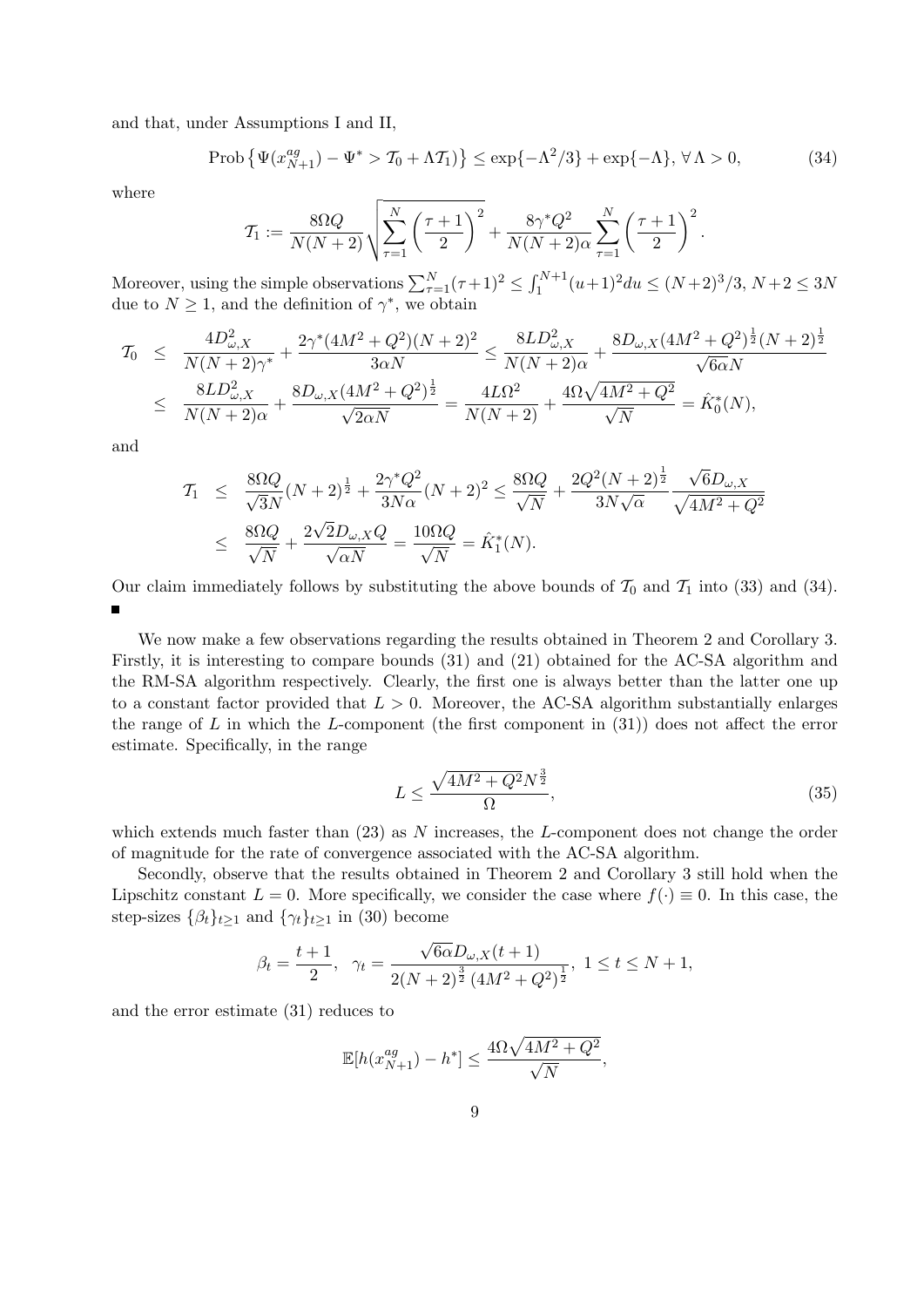where  $h^* := \min_{x \in X} h(x)$ . Note also that one alternative characterization of  $x_{N+1}^{ag}$  is given by

$$
x_{N+1}^{ag} = \frac{2}{N+1}x_{N+1} + \frac{N-1}{N+1}x_N^{ag} = \frac{2}{N+1}x_{N+1} + \frac{2(N-1)}{N(N+1)}x_N + \frac{(N-2)(N-1)}{N(N+1)}x_{N-1}^{ag}
$$
  
= 
$$
\frac{2}{N+1}x_{N+1} + \frac{2(N-1)}{N(N+1)}x_N + \frac{2(N-2)}{N(N+1)}x_{N-1} + \dots + \frac{2}{N(N+1)}x_2
$$
  
= 
$$
\frac{\sum_{t=1}^N (tx_{t+1})}{\sum_{t=1}^N t}.
$$

Hence, in contrast to the usual constant step-size or decreasing step-size strategy (see [2]), the step-sizes  $\gamma_t$  in step (24) and the weights for taking the average in step (25) are increasing with the increment of  $t$ . To the best of our knowledge, this is the first time that an increasing step-size strategy is introduced in the literature of stochastic approximation or subgradient methods.

Finally, note that if there is no stochastic error for the computed subgradient of  $\Psi$ , i.e.,  $Q = 0$ , then bound (31) reads

$$
\Psi(x_{N+1}^{ag}) - \Psi^* \le \frac{4L\Omega^2}{N(N+2)} + \frac{8\Omega M}{\sqrt{N}},
$$

which basically says that the impact of the smooth component on the efficiency estimate vanishes very quickly as N grows. This result also seems to be new in the area of deterministic convex optimization.

#### 3.2 An illustrative application

The goal of this subsection is to demonstrate the significant advantages of the AC-SA algorithm over the existing algorithms, for example, the RM-SA algorithm, when applied for solving certain class of stochastic programming problems.

Consider the problem of

$$
\tilde{h}^* := \min_x \{ \tilde{h}(x) := \mathbb{E}[\tilde{H}(x,\xi)] \}
$$
\n
$$
\text{s.t.} \quad \mathcal{A}x - b = 0, \quad x \in X,
$$
\n
$$
(36)
$$

where  $X \subset \mathbb{R}^n$  is a nonempty compact convex set,  $\mathcal{A}: \mathbb{R}^n \to \mathbb{R}^m$  is a linear operator,  $b \in \mathbb{R}^m$ is given,  $\xi$  is a random vector whose probability distribution P is supported on set  $\Xi \subseteq \mathbb{R}^d$  and  $H: X \times \Xi \to \mathbb{R}$ . We assume that for every  $\xi \in \Xi$  the function  $H(\cdot, \xi)$  is convex on X, and that the expectation

$$
\mathbb{E}[\tilde{H}(x,\xi)] = \int_{\Xi} \tilde{H}(x,\xi) dP(\xi)
$$
\n(37)

is well defined and finite valued for every  $x \in X$ . It follows that function  $\tilde{h}(\cdot)$  is convex and finite valued on X. Moreover, we assume that  $\hat{h}(\cdot)$  is continuous on X. Of course, continuity of  $\hat{h}(\cdot)$  follows from convexity if  $\tilde{h}(\cdot)$  is finite valued and convex on a neighborhood of X. With these assumptions, (36) becomes a convex programming problem. We also make the following assumptions:

#### Assumption III:

a) It is possible to generate an iid sample  $\xi_1, \xi_2, \dots$ , of realizations of random vector  $\xi$ .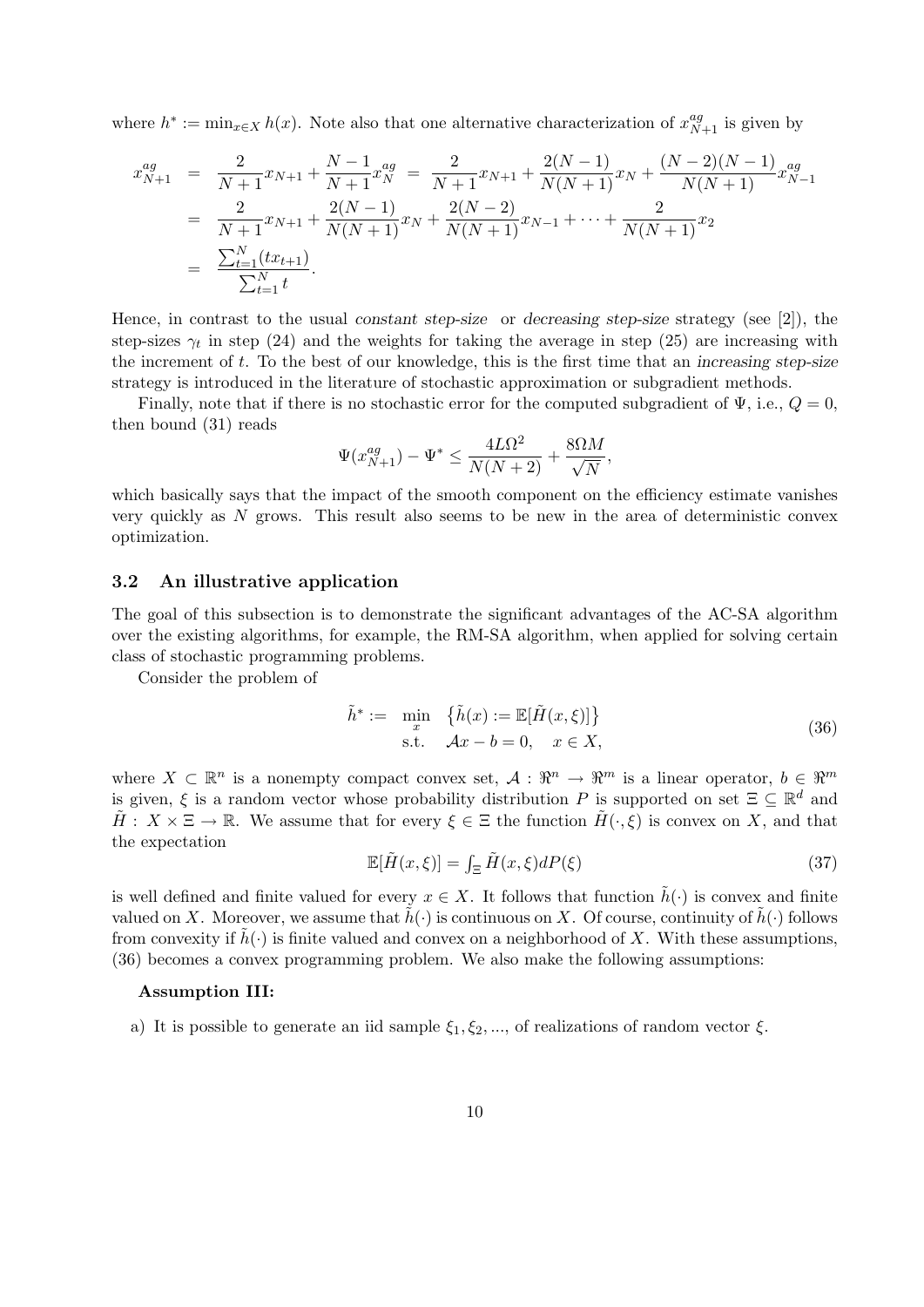- b) We have access to a "black box" subroutine (a stochastic oracle). At *i*-th call,  $x \in X$  being the input, the oracle returns a stochastic subgradient – a vector  $\mathcal{H}(x,\xi_i)$  such that for every  $x \in X$ , the vector  $\mathbb{E}[\tilde{\mathcal{H}}(x,\xi)]$  is well defined and is a subgradient of  $\tilde{h}(\cdot)$  at x.
- c) There is a constant  $M > 0$  such that

$$
\forall x \in X : \mathbb{E}\left[\exp\{\|\tilde{\mathcal{H}}(x,\xi)\|_{*}^{2}/M^{2}\}\right] \le \exp\{1\}.\tag{38}
$$

For the case where the feasible region consists only of the simple convex set  $X$ , or equivalently  $\mathcal{A} \equiv 0$ , Juditsky et. al. demonstrated in [2] that the RM-SA algorithm can substantially outperform the sampling averaging approximation (Shapiro [10]), a widely used approach for stochastic programming in practice. When  $A$  is not identically 0, the RM-SA algorithm can still be applied directly to problem (36) but this approach would require the computation of the prox-mapping onto the feasible region  $X \cap \{x : Ax - b = 0\}$ , which can be very expensive for many practical problems.

One alternative approach to alleviate this difficulty is to apply the quadratic penalty approach: instead of solving (36), we solve certain penalization problem of (36) obtained by penalizing the violation of the constraint  $Ax - b = 0$ . In particular, given a penalty parameter  $\rho > 0$ , we solve

$$
\tilde{\Psi}^* = \tilde{\Psi}^*_{\rho} := \inf_{x \in X} \left\{ \tilde{\Psi}_{\rho}(x) := \tilde{f}_{\rho}(x) + \tilde{h}(x) \right\},\tag{39}
$$

where  $\tilde{f}_{\rho}(x) := \rho ||Ax - b||^2/2$  and  $|| \cdot ||$  denotes the norm induced by the inner product  $\langle \cdot, \cdot \rangle$ in  $\mathbb{R}^m$ . Define the operator norm  $||\mathcal{A}|| := \max{||\mathcal{A}x||_* : ||x|| \leq 1}$ . It can be easily seen that  $\nabla \tilde{f}_{\rho}(x) = \rho \mathcal{A}^*(\mathcal{A}x - b)$  and hence that

$$
\|\nabla \tilde{f}_{\rho}(x) - \nabla \tilde{f}_{\rho}(x')\|_{*} = \rho \|\mathcal{A}^* \mathcal{A}(x - x')\|_{*} \le \rho \|\mathcal{A}^*\| \|\mathcal{A}\| \|x - x'\| = \rho \|\mathcal{A}\|^2 \|x - x'\|, \forall x, x' \in X, (40)
$$

where the last equality follows from the fact that  $\|\mathcal{A}\| = \|\mathcal{A}^*\|$ . Moreover, in view of Assumption III and Jensen's inequality, for any  $x \in X$ , there exists  $\tilde{h}'(x) := \mathbb{E}[\tilde{\mathcal{H}}(x,\xi_t)] \in \partial \tilde{h}(x)$  such that  $\mathbb{E}[\|\tilde{\mathcal{H}}(x,\xi_t)\|_{*}^{2}] \leq M^{2}$  and hence that  $\|\tilde{h}'(x)\|_{*} = \|\mathbb{E}[\tilde{\mathcal{H}}(x,\xi_t)]\|_{*} \leq M$ , which together with the fact  $\tilde{h}(x) - \tilde{h}(x') \leq \langle \tilde{h}'(x), x - x' \rangle, \forall x, x' \in X$  due to the convexity of  $\tilde{h}$ , clearly imply that

$$
\|\tilde{h}(x) - \tilde{h}(x')\| \le M\|x - x'\|, \quad \forall x, x' \in X. \tag{41}
$$

Therefore, the penalization problem (39) is given in the form of (1), and can be approximately solved by either the RM-SA or the AC-SA algorithm developed in this paper.

It is well-known that the near-optimal solutions of the penalization problem (39) also yield near-optimal solutions of (36) if the penalty parameter  $\rho$  is sufficiently large. In this paper, we are interested in obtaining one particular type of near-optimal solutions of (36) defined in the following way. First note that  $x^*$  is an optimal solution of (36) if, and only if,  $x^* \in X$ ,  $Ax^* - b = 0$  and  $\tilde{h}(x^*) \leq \tilde{h}^*$ . This observation leads us to our definition of a near optimal solution  $\tilde{x} \in X$  of (36), which essentially requires the primal infeasibility measure  $\|\mathcal{A}\tilde{x} - b\|_2$  and the primal optimality gap  $[\tilde{h}(\tilde{x}) - \tilde{h}^*]^+$  to be both small (Lan and Monteiro [4]).

**Definition:** Let  $\epsilon_p, \epsilon_o > 0$  be given,  $\tilde{x} \in X$  is called an  $(\epsilon_p, \epsilon_o)$ -primal solution for (36) if

$$
\|\mathcal{A}\tilde{x} - b\| \le \epsilon_p \text{ and } \tilde{h}(\tilde{x}) - \tilde{h}^* \le \epsilon_0. \tag{42}
$$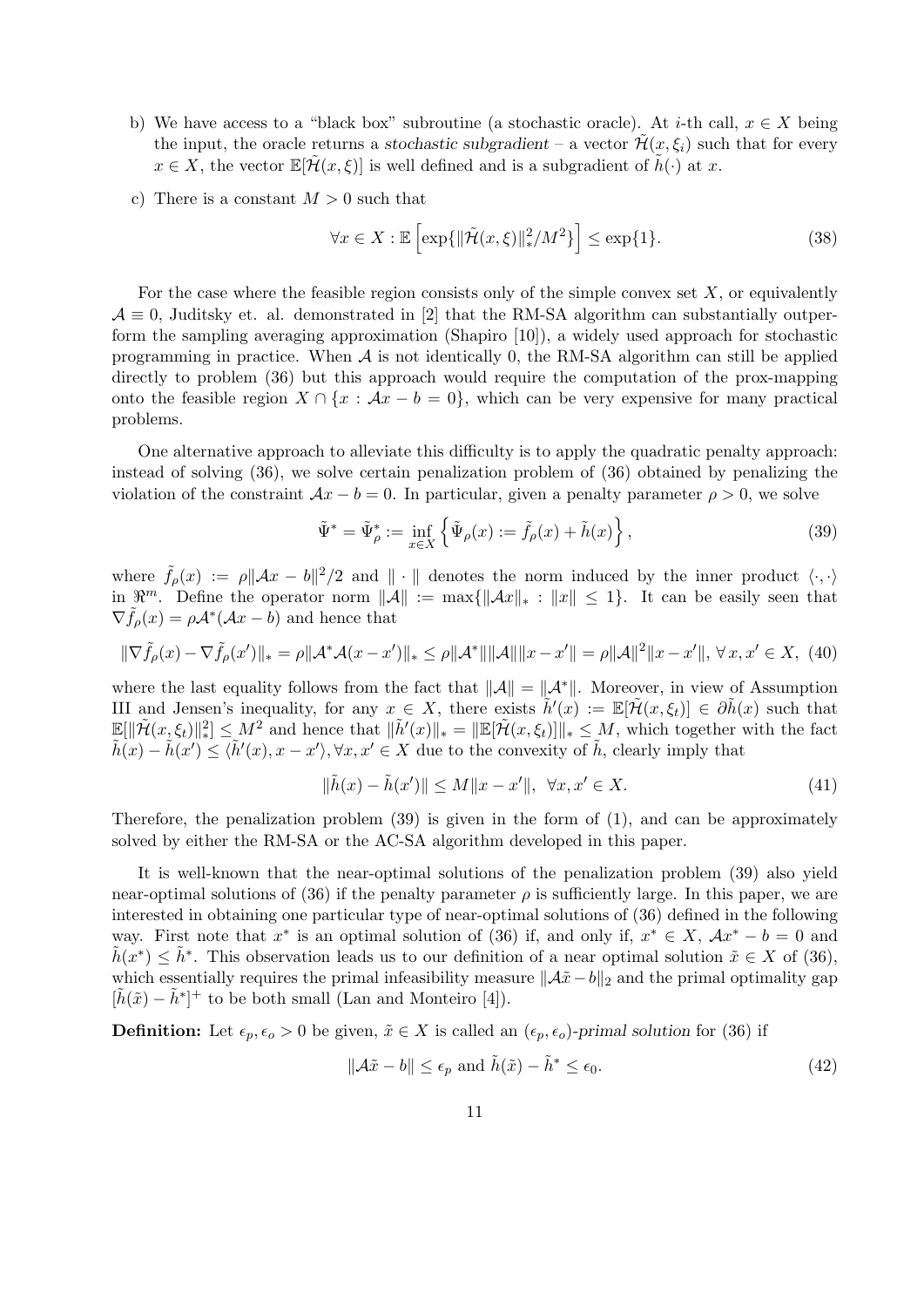One drawback of the above notion of near optimality of  $\tilde{x}$  is that it says nothing about the size of  $[\tilde{h}(\tilde{x}) - \tilde{h}^*]$ <sup>-</sup>. Assume that the set of Lagrange multiplier for (36)

$$
Y^* := \{ y \in \mathbb{R}^m : \tilde{h}^* = \inf \{ \tilde{h}(x) + \langle Ax - b, y \rangle : x \in X \}
$$

is nonempty. It was observed in [4] that this quantity can be bounded as  $[\tilde{h}(\tilde{x}) - \tilde{h}^*]^{-} \leq \epsilon_p ||y^*||$ , where  $y^* \in Y^*$  is an arbitrary Lagrange multiplier for (36). It is worth noting that some other types of near-optimal solutions of (36), for example, the primal-dual near-optimal solutions defined in [4], can also be obtained by applying the quadratic penalty approach.

We are now ready to state the iteration-complexity bounds for the RM-SA and the AC-SA algorithm, applied to the penalization problem (39), to compute an  $(\epsilon_p, \epsilon_o)$ -primal solution of (36).

**Theorem 4** Let  $y^*$  be an arbitrary Lagrange multiplier for  $(36)$ . Also let the confidence level  $\eta \in (0,1)$  and the accuracy tolerance  $(\epsilon_p, \epsilon_o) \in \Re_{++} \times \Re_{++}$  be given. If

$$
\rho = \rho(t) := \left(\frac{\sqrt{\epsilon_o + 4\epsilon_p t} + \sqrt{\epsilon_o}}{\sqrt{2}\epsilon_p}\right)^2\tag{43}
$$

for some  $t \ge ||y^*||$ , then, with probability greater than  $1 - \eta$ ,

a) the RM-SA algorithm applied to (39) finds an  $(\epsilon_p, \epsilon_q)$ -primal solution of (36) in at most

$$
N_{rm}(t) := \left[ \max \left\{ 2R(t)^2, (4\sqrt{5} + 6\lambda)^2 S \right\} \right]
$$
 (44)

iterations;

b) the AC-SA algorithm applied to (39) finds an  $(\epsilon_p, \epsilon_o)$ -primal solution of (36) in at most

$$
N_{ac}(t) := \left\lceil \max\left\{ \sqrt{2}R(t), (8\sqrt{5} + 20\lambda)^2 S \right\} \right\rceil \tag{45}
$$

iterations,

where  $\lambda$  satisfies  $\exp(-\lambda^2/3) + \exp(-\lambda) \leq \eta$  (clearly  $\lambda = \mathcal{O}(1) \log 1/\eta$ ),

$$
R(t) := \frac{\sqrt{\rho(t)} ||\mathcal{A}|| \Omega}{\sqrt{\epsilon_o}}, \quad S := \left(\frac{\Omega M}{\epsilon_o}\right)^2,\tag{46}
$$

 $\Omega$  and M are given by (12) and (38) respectively.

We now make a few observations regarding Theorem 4. First, the choice of  $\rho$  given by (43) requires that  $t \ge ||y^*||$  and that the iteration-complexity bounds  $N_{rm}(t)$  and  $N_{ac}(t)$  obtained in Theorem 4 are non-decreasing with respect to t. Second, since the quantity  $||y^*||$  is not known a priori, it is necessary to guess the value of t. Note however that the influence of t, whence  $||y^*||$ , on the bound  $N_{ac}(t)$  is much weaker than that on the bound  $N_{rm}(t)$ . For example, assume that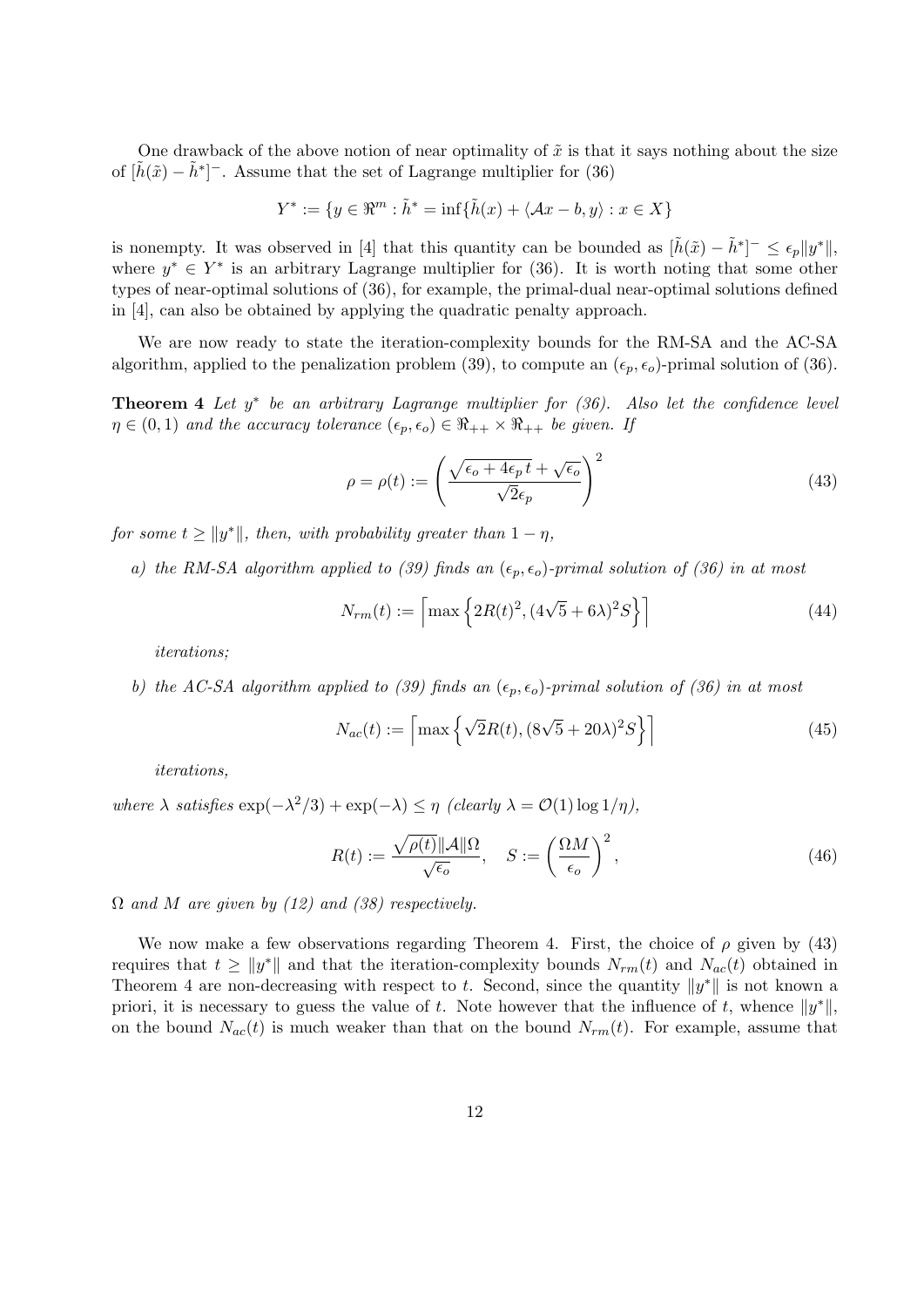$\epsilon_p = \epsilon_o = \epsilon$ . By some straightforward computation, it can be easily seen that the value of  $N_{ac}(t)$ does not change when

$$
\|y^*\| \leq t \leq \frac{1}{4} \left[ \left( \frac{(8\sqrt{5}+20\lambda)^2\Omega M^2}{\|A\|\epsilon} - 1 \right)^2 - 1 \right],
$$

while the range of t that does not affect  $N_{rm}(t)$  is given by

$$
||y^*|| \leq t \leq \frac{1}{4} \left[ \left( \frac{(4\sqrt{5} + 6\lambda)M}{||\mathcal{A}||} - 1 \right)^2 - 1 \right].
$$

In other words, the AC-SA algorithm allows a big range for t (or  $||y^*||$ ), as high as  $\mathcal{O}(1/\epsilon^2)$ , without affecting the effort to find good approximate solutions of (36), while the corresponding one for the RM-SA algorithm is much smaller, roughly in  $\mathcal{O}(1)$ . Moreover, even if t does affect the bounds  $N_{ac}(t)$  or  $N_{rm}(t)$  (i.e., t sits outside the ranges described above), the first bound is in  $\mathcal{O}(R(t))$  while the latter one is in  $\mathcal{O}(R(t)^2)$ .

### 4 Convergence analysis

The goal of this section is to prove the main results of this paper, namely, Theorems 1, 2, and 4.

#### 4.1 Convergence analysis for RM-SA algorithm

This subsection is to devoted to the proof of Theorem 1. Before proving this result, we establish a few technical results from which Theorem 1 immediately follows.

Let  $p(u)$  be a convex function over a convex set  $X \in \mathcal{E}$ . Assume that  $\hat{u}$  is an optimal solution of the problem  $\min\{p(u) + ||u - \tilde{x}||^2 : u \in X\}$  for some  $\tilde{x} \in X$ . Due to the well-known fact that the sum of a convex and a strongly convex function is also strongly convex, one can easily see that

$$
p(u) + \|u - \tilde{x}\|^2 \ge \min\{p(u) + \|u - \tilde{x}\|^2 : u \in X\} + \|u - \hat{u}\|^2.
$$

The next lemma generalizes this result to the case where the function  $||u - \tilde{x}||^2$  is replaced with the prox-function  $V(\tilde{x}, u)$  associated with a convex function  $\omega$ . It is worth noting that the result described below does not assume the strong-convexity of the function  $\omega$ .

**Lemma 5** Let X be a convex set in  $\mathcal E$  and  $p, \omega : X \to \mathbb R$  be differentiable convex functions. Assume that  $\hat{u}$  is an optimal solution of  $\min\{p(u) + V(\tilde{x}, u) : u \in X\}$ . Then,

$$
\min\{p(u) + V(\tilde{x}, u) : u \in X\} \le p(u) + V(\tilde{x}, u) - V(\hat{u}, u), \ \ \forall u \in X.
$$

*Proof.* The definition of  $\hat{u}$  and the fact that  $p(\cdot) + V(\tilde{x}, \cdot)$  is a differentiable convex function imply that

$$
\langle \nabla p(\hat{u}) + \nabla V(\tilde{x}, \hat{u}), u - \hat{u} \rangle \ge 0, \ \ \forall u \in X,
$$

where  $\nabla V(\tilde{x}, \hat{u})$  denotes the gradient of  $V(\tilde{x}, \cdot)$  at  $\hat{u}$ . Using the definition of the prox-function (10), it is easy to verify that

$$
V(\tilde{x}, u) = V(\tilde{x}, \hat{u}) + \langle \nabla V(\tilde{x}, \hat{u}), u - \hat{u} \rangle + V(\hat{u}, u), \ \ \forall u \in X.
$$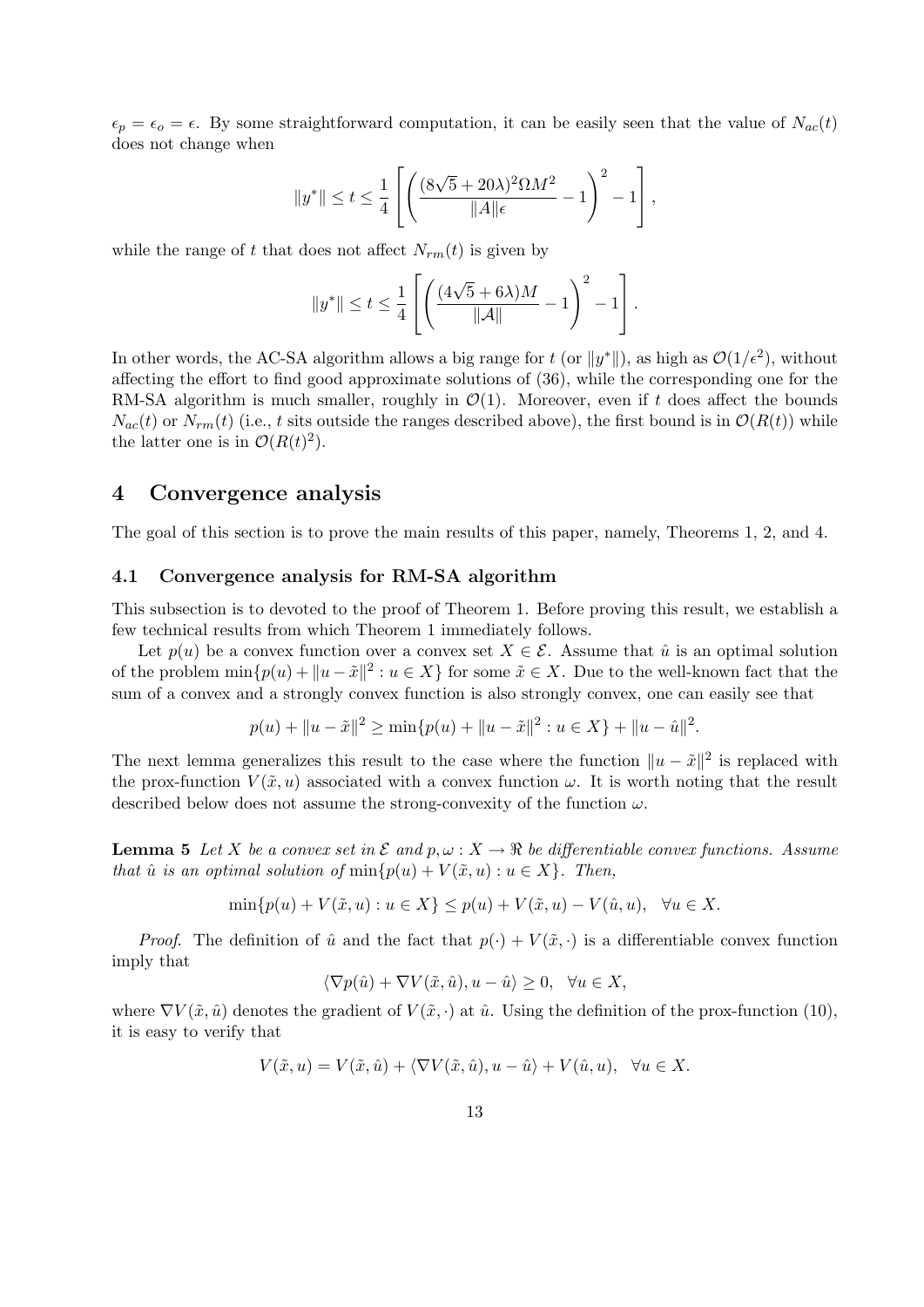Using the above two relations and the assumption that  $p$  is convex, we then conclude that

$$
p(u) + V(\tilde{x}, u) = p(u) + V(\tilde{x}, \hat{u}) + \langle \nabla V(\tilde{x}, \hat{u}), u - \hat{u} \rangle + V(\hat{u}, u)]
$$
  
\n
$$
\geq p(\hat{u}) + V(\tilde{x}, \hat{u}) + \langle \nabla p(\hat{u}) + \nabla V(\tilde{x}, \hat{u}), u - \hat{u} \rangle + V(\hat{u}, u)
$$
  
\n
$$
\geq p(\hat{u}) + V(\tilde{x}, \hat{u}) + V(\hat{u}, u),
$$

and hence that the lemma holds.

The following lemma summarizes some properties of the objective function  $\Psi$  and f.

**Lemma 6** Let the functions  $\Psi: X \to \mathbb{R}$  and  $f: X \to \mathbb{R}$  be defined in (1). We have

$$
0 \le f(y) - f(x) - \langle \nabla f(x), y - x \rangle \le \frac{L}{2} \|y - x\|^2 \tag{47}
$$

$$
0 \le \Psi(y) - \Psi(x) - \langle \Psi'(x), y - x \rangle \le \frac{L}{2} \|y - x\|^2 + 2M \|y - x\|
$$
\n(48)

for any  $x, y \in X$ , where  $\Psi'(x) \in \partial \Psi(x)$ .

Proof. The first inequalities in both relations (47) and (48) follow immediately from the convexity of f and  $\Psi$  respectively. The second inequality in (47) is well-known (see Theorem 2.1.5 of [9] for a proof). This inequality, together with the fact  $h(y) - h(x) \le M||y - x||$  due to the Lipschitz-continuity of h and the identity  $\Psi'(x) = \nabla f(x) + h'(x)$  for some  $h'(x) \in \partial h(x)$ , then imply that

$$
\Psi(y) = f(y) + h(y) \le f(x) + \langle \nabla f(x), y - x \rangle + \frac{L}{2} \|y - x\|^2 + h(x) + M \|y - x\|
$$
  
\n
$$
= \Psi(x) + \langle \nabla f(x), y - x \rangle + \frac{L}{2} \|y - x\|^2 + M \|y - x\|
$$
  
\n
$$
= \Psi(x) + \langle \Psi'(x), y - x \rangle + \frac{L}{2} \|y - x\|^2 + M \|y - x\| - \langle h'(x), y - x \rangle
$$
  
\n
$$
\le \Psi(x) + \langle \Psi'(x), y - x \rangle + \frac{L}{2} \|y - x\|^2 + 2M \|y - x\|,
$$

where the last inequality follows from (8) with  $g = h'(x)$  and  $d = x - y$ .

The following lemma establishes an important recursion for the RM-SA algorithm. Before stating this result, we mention the following simple inequality that will be used more than once in this section:

$$
bu - \frac{au^2}{2} \le \frac{b^2}{2a}, \ \forall a > 0.
$$
 (49)

**Lemma 7** Assume that the step-sizes  $\gamma_{\tau}$  satisfy  $L\gamma_{\tau} < \alpha, \tau \geq 1$ . Let  $x_1, \dots, x_{\tau} \in X$  be given and  $(x_{\tau+1}, x_{\tau+1}^{ag}) \in X \times X$  be a pair computed according (16) and (17). Also let  $\delta_{\tau} := G(x_{\tau}, \xi_{\tau}) - g(x_{\tau}),$ where  $g(x_\tau) = \mathbb{E}[G(x_\tau, \xi_\tau)] \in \partial \Psi(x_\tau)$ . Then, we have

$$
\gamma_{\tau}[\Psi(x_{\tau+1}) - \Psi(x)] + V(x_{\tau+1}, x) \le V(x_{\tau}, x) + \Delta_{\tau}(x), \ \forall x \in X,\tag{50}
$$

where

$$
\Delta_{\tau}(x) := \gamma_{\tau} \langle \delta_{\tau}, x - x_{\tau} \rangle + \frac{(2M + \|\delta_{\tau}\|_{*})^{2} \gamma_{\tau}^{2}}{2(\alpha - L \gamma_{\tau})}.
$$
\n(51)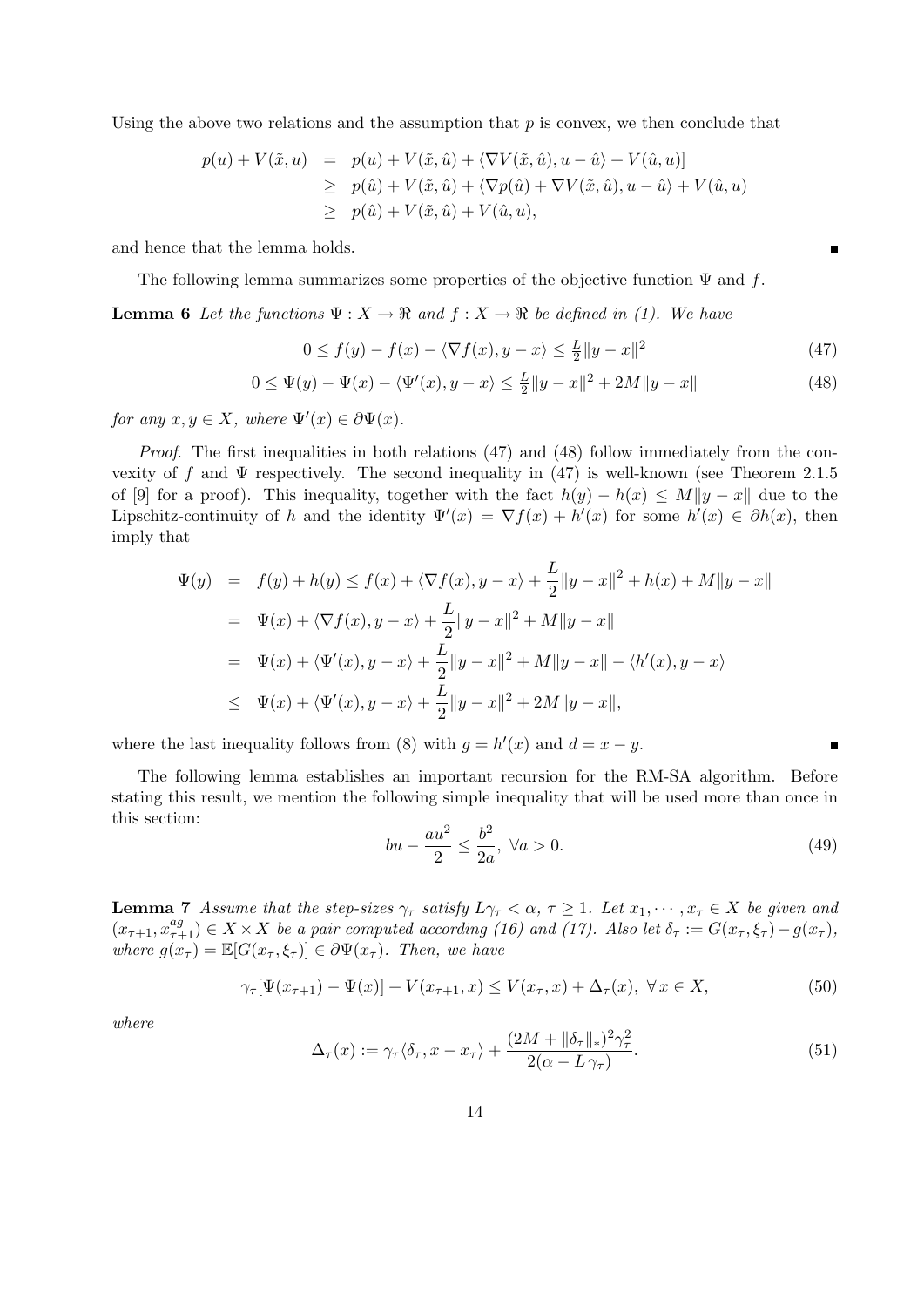*Proof.* Denoting  $d_\tau := x_{\tau+1} - x_\tau$ , due to the strong-convexity of  $\omega$ , we have  $\alpha ||d_\tau||^2/2 \leq$  $V(x_{\tau}, x_{\tau+1})$ , which together with (48), then imply that

$$
\gamma_{\tau}\Psi(x_{\tau+1}) \leq \gamma_{\tau}[\Psi(x_{\tau}) + \langle g(x_{\tau}), d_{\tau} \rangle + \frac{L}{2}||d_{\tau}||^{2} + 2M||d_{\tau}||]
$$
\n
$$
= \gamma_{\tau}[\Psi(x_{\tau}) + \langle g(x_{\tau}), d_{\tau} \rangle] + \frac{\alpha}{2}||d_{\tau}||^{2} - \frac{\alpha - L\gamma_{\tau}}{2}||d_{\tau}||^{2} + 2M\gamma_{\tau}||d_{\tau}||
$$
\n
$$
\leq \gamma_{\tau}[\Psi(x_{\tau}) + \langle g(x_{\tau}), d_{\tau} \rangle] + V(x_{\tau}, x_{\tau+1}) - \frac{\alpha - L\gamma_{\tau}}{2}||d_{\tau}||^{2} + 2M\gamma_{\tau}||d_{\tau}||
$$
\n
$$
= \gamma_{\tau}[\Psi(x_{\tau}) + \langle G(x_{\tau}, \xi_{\tau}), d_{\tau} \rangle] - \gamma_{\tau} \langle \delta_{\tau}, d_{\tau} \rangle + V(x_{\tau}, x_{\tau+1}) - \frac{\alpha - L\gamma_{\tau}}{2}||d_{\tau}||^{2} + 2M\gamma_{\tau}||d_{\tau}||
$$
\n
$$
\leq \gamma_{\tau}[\Psi(x_{\tau}) + \langle G(x_{\tau}, \xi_{\tau}), d_{\tau} \rangle] + V(x_{\tau}, x_{\tau+1}) - \frac{\alpha - L\gamma_{\tau}}{2}||d_{\tau}||^{2} + (2M + ||\delta_{\tau}||_{*})\gamma_{\tau}||d_{\tau}||
$$
\n
$$
\leq \gamma_{\tau}[\Psi(x_{\tau}) + \langle G(x_{\tau}, \xi_{\tau}), d_{\tau} \rangle] + V(x_{\tau}, x_{\tau+1}) + \frac{(2M + ||\delta_{\tau}||_{*})^{2}\gamma_{\tau}^{2}}{2(\alpha - L\gamma_{\tau})},
$$

where the last inequality follows from (49) with  $u = ||d_\tau||$ ,  $b = (2M + ||\delta||_*)\gamma_\tau$ , and  $a = \alpha - L\gamma_\tau$ .

Moreover, it follows from the identity (16), (11), and Lemma 5 with  $\tilde{x} = x_{\tau}$ ,  $\hat{u} = x_{\tau+1}$ , and  $p(\cdot) \equiv \gamma_\tau \langle G(x_\tau, \xi_\tau), \cdot - x_\tau \rangle$  that

$$
\gamma_{\tau}\Psi(x_{\tau}) + [\gamma_{\tau}\langle G(x_{\tau},\xi_{\tau}),x_{\tau+1}-x_{\tau}\rangle + V(x_{\tau},x_{\tau+1})] \n\leq \gamma_{\tau}\Psi(x_{\tau}) + [\gamma_{\tau}\langle G(x_{\tau},\xi_{\tau}),x-x_{\tau}\rangle + V(x_{\tau},x) - V(x_{\tau+1},x)] \n= \gamma_{\tau}[\Psi(x_{\tau}) + \langle g(x_{\tau}),x-x_{\tau}\rangle] + \gamma_{\tau}\langle \delta_{\tau},x-x_{\tau}\rangle + V(x_{\tau},x) - V(x_{\tau+1},x) \n\leq \gamma_{\tau}\Psi(x) + \gamma_{\tau}\langle \delta_{\tau},x-x_{\tau}\rangle + V(x_{\tau},x) - V(x_{\tau+1},x),
$$

where the last inequality follows from the convexity of  $\Psi(\cdot)$  and the fact  $g(x_\tau) \in \partial \Psi(x_\tau)$ .

Combining the above two conclusions and rearranging the terms, we obtain (50).

Now let us state the following well-known large-deviation result for the martingale sequence (see for example, Lemma 6 of [5], for a proof).

**Lemma 8** Let  $\xi_1, \xi_2, ...$  be a sequence of iid random variables, and  $\zeta_t = \zeta_t(\xi_{[t]})$  be deterministic Borel functions of  $\xi_{[t]}$  such that  $\mathbb{E}_{|\xi_{[t-1]}}[\zeta_t] = 0$  a.s. and  $\mathbb{E}_{|\xi_{[t-1]}}[\exp{\{\zeta_t^2/\sigma_t^2\}}] \leq \exp{1}$  a.s., where  $\sigma_t > 0$  are deterministic. Then

$$
\forall \Lambda \geq 0 : \mathrm{Prob}\left\{\sum_{t=1}^N \zeta_t > \Lambda \sqrt{\sum_{t=1}^N \sigma_t^2}\right\} \leq \exp\{-\Lambda^2/3\}.
$$

We are now ready to prove Theorem 1.

**Proof of Theorem 1:** Let  $\bar{x}$  be an optimal solution of (1). Summing up (50) from  $\tau = 1$  to t, we have

$$
\sum_{\tau=1}^{t} \left[ \gamma_{\tau}(\Psi(x_{\tau+1}) - \Psi^*) \right] \leq V(x_1, \bar{x}) - V(x_{t+1}, \bar{x}) + \sum_{\tau=1}^{t} \Delta_{\tau}(\bar{x})
$$
\n
$$
\leq V(x_1, \bar{x}) + \sum_{\tau=1}^{t} \Delta_{\tau}(\bar{x}) \leq D_{\omega, X}^2 + \sum_{\tau=1}^{t} \Delta_{\tau}(\bar{x}),
$$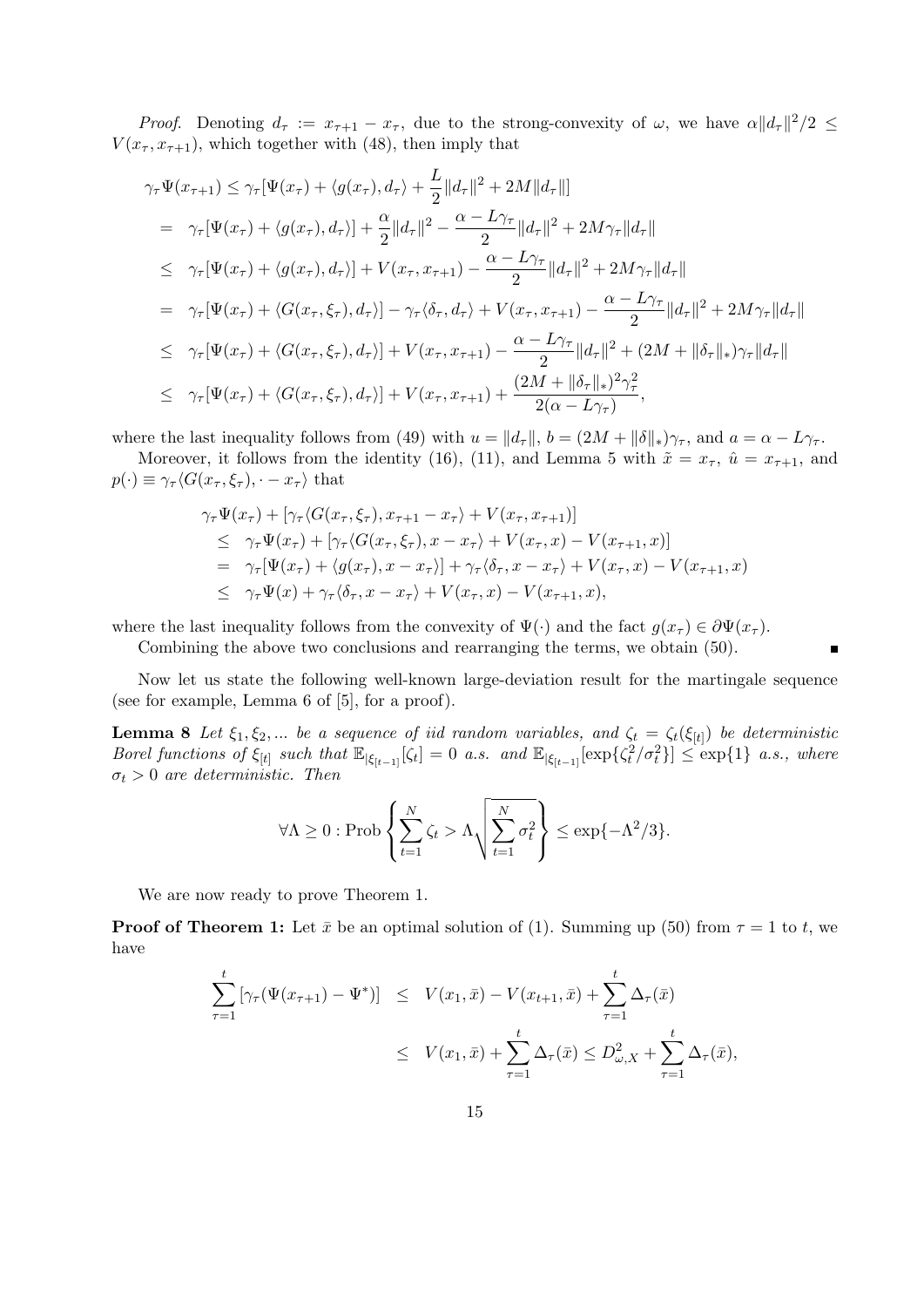where the last inequality follows from (13), which, in view of the fact

$$
\Psi(x_{t+1}^{ag}) \leq (\sum_{\tau=1}^{t} \gamma_{\tau})^{-1} \sum_{\tau=1}^{t} \gamma_{\tau} \Psi(x_{\tau+1}),
$$

then implies that

$$
\left(\sum_{\tau=1}^{t} \gamma_{\tau}\right) \left[\Psi(x_{t+1}^{ag}) - \Psi^*\right] \leq D_{\omega,X}^2 + \sum_{\tau=1}^{t} \Delta_{\tau}(\bar{x}).\tag{52}
$$

Denoting  $\zeta_{\tau} := \gamma_{\tau} \langle \delta_{\tau}, \bar{x} - x_{\tau} \rangle$  and observing that

$$
\Delta_{\tau}(\bar{x}) = \zeta_{\tau} + \frac{(2M + \|\delta_{\tau}\|_{*})^{2}\gamma_{\tau}^{2}}{2(\alpha - L\gamma_{\tau})} \leq \zeta_{\tau} + \frac{\gamma_{\tau}^{2}}{\alpha - L\gamma_{\tau}} \left(4M^{2} + \|\delta_{\tau}\|_{*}^{2}\right),
$$

we then conclude from (52) that

$$
\left(\sum_{\tau=1}^{t} \gamma_{\tau}\right) \left[\Psi(x_{t+1}^{ag}) - \Psi^{*}\right] \leq D_{\omega,X}^{2} + \sum_{\tau=1}^{t} \left[\zeta_{\tau} + \frac{\gamma_{\tau}^{2}}{\alpha - L\gamma_{\tau}} \left(4M^{2} + \|\delta_{\tau}\|_{*}^{2}\right)\right]
$$
  

$$
\leq D_{\omega,X}^{2} + \sum_{\tau=1}^{t} \left[\zeta_{\tau} + \frac{2\gamma_{\tau}^{2}}{\alpha} \left(4M^{2} + \|\delta_{\tau}\|_{*}^{2}\right)\right],
$$
 (53)

where the last inequality follows from the assumption that  $\gamma_t \leq \alpha/(2L)$ .

Note that the pair  $(x_t, x_t^{ag})$  $t_t^{ag}$ ) is a function of the history  $\xi_{[t-1]} := (\xi_1, ..., \xi_{t-1})$  of the generated random process and hence is random. Taking expectations of both sides of (53) and noting that under assumption I,  $\mathbb{E}[\|\delta_{\tau}\|_{*}^{2}] \leq Q^{2}$ , and

$$
\mathbb{E}_{|\xi_{\lceil \tau - 1\rceil}}[\zeta_{\tau}] = 0,\tag{54}
$$

we obtain

$$
\left(\sum_{\tau=1}^t \gamma_\tau\right) \mathbb{E}\left[\Psi(x_{t+1}^{ag}) - \Psi^*\right] \le D_{\omega,X}^2 + \frac{2}{\alpha} (4M^2 + Q^2) \sum_{\tau=1}^t \gamma_\tau^2,
$$

which clearly implies part a).

We now show part b) holds. Clearly, by  $(54)$ ,  $\{\zeta_{\tau}\}_{t\geq 1}$  is a marting-gale sequences. Moreover, it follows from (14) and (15) that

$$
\mathbb{E}_{|\xi_{[\tau-1]}}\left[\exp\{\zeta_{\tau}^2/(2\gamma_{\tau}\Omega Q)^2\}\right] \leq \mathbb{E}_{|\xi_{[\tau-1]}}\left[\exp\{(2\gamma_{\tau}\Omega\|\delta_{\tau}\|_{*})^2/(2\gamma_{\tau}\Omega Q)^2\}\right] \leq 1,
$$

The previous two observations, in view of Lemma 8, then imply that

$$
\forall \Lambda \ge 0 : \text{Prob}\left\{ \sum_{\tau=1}^{t} \zeta_{\tau} > 2\Lambda \Omega Q \sqrt{\sum_{\tau=1}^{t} \gamma_{\tau}^{2}} \right\} \le \exp\{-\Lambda^{2}/3\}.
$$
 (55)

Now observe that under Assumption II,

$$
\mathbb{E}_{|\xi_{\tau-1}} \left[ \exp\{ \|\delta_{\tau}\|_{*}^{2}/Q^{2} \} \right] \leq \exp\{1\}.
$$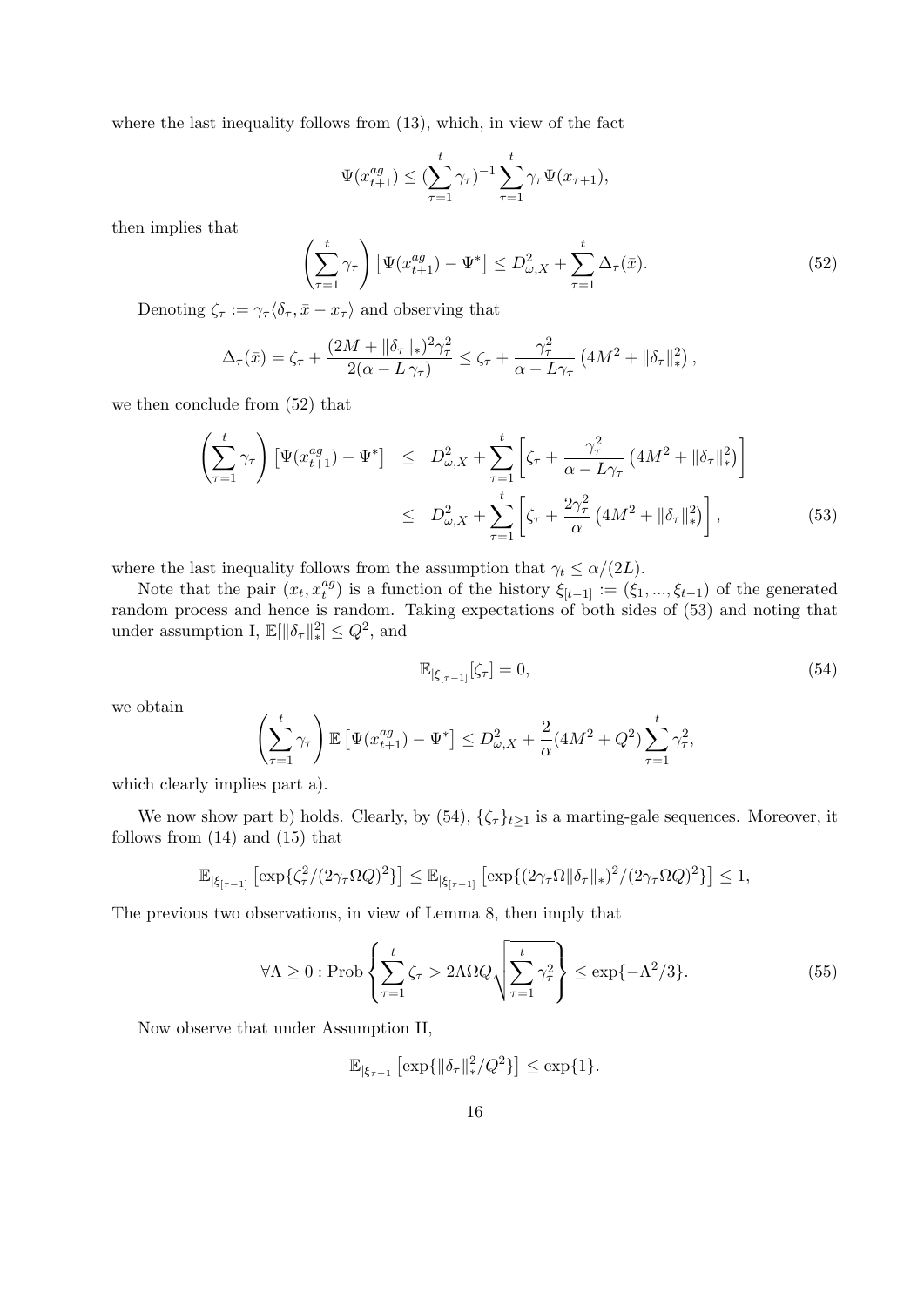Setting  $\theta_{\tau} = \gamma_{\tau}^2 / \sum_{\tau=1}^t \gamma_{\tau}^2$ , we have

$$
\exp\left\{\sum_{\tau=1}^t \theta_t(\|\delta_\tau\|_*^2/Q^2)\right\} \le \sum_{\tau=1}^t \theta_\tau \exp\{\|\delta_\tau\|_*^2/Q^2\},\
$$

whence, taking expectations,

$$
\mathbb{E}\left[\exp\left\{\sum_{\tau=1}^t \gamma_\tau^2 \|\delta_\tau\|_*^2 / \left(Q^2 \sum_{\tau=1}^t \gamma_\tau^2\right)\right\}\right] \le \exp\{1\}.
$$

It then follows from Markov's inequality that

$$
\forall \Lambda \ge 0 : \text{Prob}\left\{ \sum_{\tau=1}^{t} \gamma_{\tau}^{2} \|\delta_{\tau}\|_{*}^{2} > (1+\Lambda)Q^{2} \sum_{\tau=1}^{t} \gamma_{\tau}^{2} \right\} \le \exp\{-\Lambda\}.
$$
 (56)

Combining (53), (55), and (56), and rearranging the terms, we obtain (28).

#### 4.2 Convergence analysis for the AC-SA algorithm

The goal of this subsection is to prove Theorem 2.

In the sequel, with a little abuse of the notation, we use the following entity to denote the error for the computed subgradient at each iteration  $t$  of the AC-SA algorithm:

$$
\delta_t := G(x_t^{md}, \xi_t) - g(x_t^{md}),
$$

where  $g'(x_t^{md}) = \mathbb{E}[G(x_t^{md}, \xi_t)] \in \partial \Psi(x_t^{md})$  under Assumption I.

The following lemma establishes an important recursion for the AC-SA algorithm.

**Lemma 9** Assume that the step-sizes  $\beta_{\tau}$  and  $\gamma_{\tau}$  satisfy  $\beta_{\tau} \ge 1$  and  $L\gamma_{\tau} < \alpha\beta_{\tau}$  for all  $\tau \ge 1$ . Let  $(x_\tau, x_\tau^{ag}) \in X \times X$  be given and set  $x_\tau^{md} \equiv \beta_\tau^{-1} x_\tau + (1 - \beta_\tau^{-1}) x_\tau^{ag}$ . Also let  $(x_{\tau+1}, x_{\tau+1}^{ag}) \in X \times X$  be a pair computed according to (24) and (25). Then, for every  $x \in X$ , we have

$$
\beta_{\tau}\gamma_{\tau}[\Psi(x_{\tau+1}^{ag})-\Psi(x)]+V(x_{\tau+1},x)\leq(\beta_{\tau}-1)\gamma_{\tau}[\Psi(x_{\tau}^{ag})-\Psi(x)]+V(x_{\tau},x)+\hat{\Delta}_{\tau},
$$

where

$$
\hat{\Delta}_{\tau} = \hat{\Delta}_{\tau}(x) := \gamma_{\tau} \langle \delta_{\tau}, x - x_{\tau} \rangle + \frac{(2M + \|\delta\|_{*})^{2} \beta_{\tau} \gamma_{\tau}^{2}}{2(\alpha \beta_{\tau} - L \gamma_{\tau})}.
$$
\n(57)

*Proof.* Denoting  $d_{\tau} := x_{\tau+1} - x_{\tau}$ , it can be easily seen that

$$
x_{\tau+1}^{ag} - x_{\tau}^{md} = \beta_{\tau}^{-1} x_{\tau+1} + (1 - \beta_{\tau}^{-1}) x_{\tau}^{ag} - x_{\tau}^{md} = \beta_{\tau}^{-1} (x_{\tau+1} - x_{\tau}) = \beta_{\tau}^{-1} d_{\tau}.
$$

The above observation together with (48) and the relation  $\alpha ||d_{\tau}||^2/2 \le V(x_{\tau}, x_{\tau+1})$  then imply that

$$
\beta_{\tau}\gamma_{\tau}\Psi(x_{\tau+1}^{ag}) \leq \beta_{\tau}\gamma_{\tau}[\Psi(x_{\tau}^{md}) + \langle g(x_{\tau}^{md}), x_{\tau+1}^{ag} - x_{\tau}^{md} \rangle + \frac{L}{2}||x_{\tau+1}^{ag} - x_{\tau}^{md}||^{2} + 2M||x_{\tau+1}^{ag} - x_{\tau}^{md}||^{2}
$$
\n
$$
= \beta_{\tau}\gamma_{\tau}[\Psi(x_{\tau}^{md}) + \langle g(x_{\tau}^{md}), x_{\tau+1}^{ag} - x_{\tau}^{md} \rangle] + \frac{L\gamma_{\tau}}{2\beta_{\tau}}||d_{\tau}||^{2} + 2M\gamma_{\tau}||d_{\tau}||
$$
\n
$$
\leq \beta_{\tau}\gamma_{\tau}[\Psi(x_{\tau}^{md}) + \langle g(x_{\tau}^{md}), x_{\tau+1}^{ag} - x_{\tau}^{md} \rangle] + V(x_{\tau}, x_{\tau+1}) - \frac{\alpha\beta_{\tau} - L\gamma_{\tau}}{2\beta_{\tau}}||d_{\tau}||^{2} + 2M\gamma_{\tau}||d_{\tau}||.
$$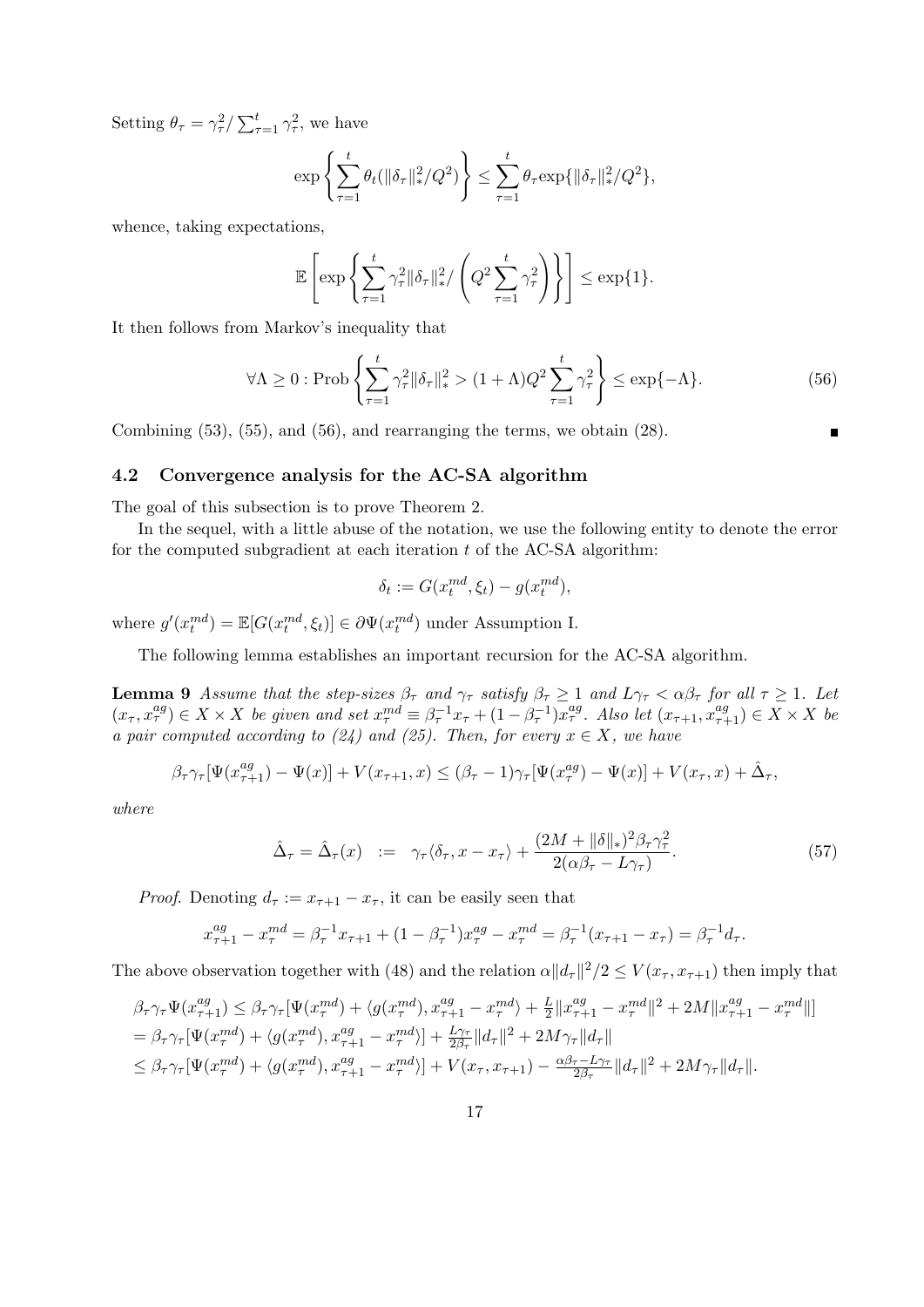Noting that

$$
\beta_{\tau}\gamma_{\tau}[\Psi(x_{\tau}^{md}) + \langle g(x_{\tau}^{md}), x_{\tau+1}^{ag} - x_{\tau}^{md} \rangle] = \beta_{\tau}\gamma_{\tau}[\Psi(x_{\tau}^{md}) + \langle g(x_{\tau}^{md}), (1 - \beta_{\tau}^{-1})x_{\tau}^{ag} + \beta_{\tau}^{-1}x_{\tau+1} - x_{\tau}^{md} \rangle]
$$
\n
$$
= (\beta_{\tau} - 1)\gamma_{\tau}[\Psi(x_{\tau}^{md}) + \langle g(x_{\tau}^{md}), x_{\tau}^{ag} - x_{\tau}^{md} \rangle] + \gamma_{\tau}[\Psi(x_{\tau}^{md}) + \langle g(x_{\tau}^{md}), x_{\tau+1} - x_{\tau}^{md} \rangle]
$$
\n
$$
\leq (\beta_{\tau} - 1)\gamma_{\tau}\Psi(x_{\tau}^{ag}) + \gamma_{\tau}[\Psi(x_{\tau}^{md}) + \langle g(x_{\tau}^{md}), x_{\tau+1} - x_{\tau}^{md} \rangle]
$$
\n
$$
= (\beta_{\tau} - 1)\gamma_{\tau}\Psi(x_{\tau}^{ag}) + \gamma_{\tau}[\Psi(x_{\tau}^{md}) + \langle G(x_{\tau}^{md}, \xi_{\tau}), x_{\tau+1} - x_{\tau}^{md} \rangle - \langle \delta_{\tau}, x_{\tau+1} - x_{\tau}^{md} \rangle]
$$
\n
$$
= (\beta_{\tau} - 1)\gamma_{\tau}\Psi(x_{\tau}^{ag}) + \gamma_{\tau}[\Psi(x_{\tau}^{md}) + \langle G(x_{\tau}^{md}, \xi_{\tau}), x_{\tau+1} - x_{\tau}^{md} \rangle - \langle \delta_{\tau}, x_{\tau} - x_{\tau}^{md} \rangle - \langle \delta_{\tau}, d_{\tau} \rangle]
$$
\n
$$
\leq (\beta_{\tau} - 1)\gamma_{\tau}\Psi(x_{\tau}^{ag}) + \gamma_{\tau}[\Psi(x_{\tau}^{md}) + \langle G(x_{\tau}^{md}, \xi_{\tau}), x_{\tau+1} - x_{\tau}^{md} \rangle - \langle \delta_{\tau}, x_{\tau} - x_{\tau}^{md} \rangle + ||\delta_{\tau}||_{*}||d_{\tau}||],
$$

we conclude from the previous conclusion that

$$
\beta_{\tau}\gamma_{\tau}\Psi(x_{\tau+1}^{ag}) \leq (\beta_{\tau}-1)\gamma_{\tau}\Psi(x_{\tau}^{ag}) + \gamma_{\tau}[\Psi(x_{\tau}^{md}) + \langle G(x_{\tau}^{md},\xi_{\tau}),x_{\tau+1} - x_{\tau}^{md}\rangle] + V(x_{\tau},x_{\tau+1})
$$
  
\n
$$
-\gamma_{\tau}\langle\delta_{\tau},x_{\tau} - x_{\tau}^{md}\rangle - \frac{\alpha\beta_{\tau}-L\gamma_{\tau}}{2\beta_{\tau}}\|d_{\tau}\|^{2} + (2M + \|\delta\|_{*})\gamma_{\tau}\|d_{\tau}\|
$$
  
\n
$$
\leq (\beta_{\tau}-1)\gamma_{\tau}\Psi(x_{\tau}^{ag}) + \gamma_{\tau}[\Psi(x_{\tau}^{md}) + \langle G(x_{\tau}^{md},\xi_{\tau}),x_{\tau+1} - x_{\tau}^{md}\rangle] + V(x_{\tau},x_{\tau+1})
$$
  
\n
$$
-\gamma_{\tau}\langle\delta_{\tau},x_{\tau} - x_{\tau}^{md}\rangle + \frac{(2M + \|\delta\|_{*})^{2}\beta_{\tau}\gamma_{\tau}^{2}}{2(\alpha\beta_{\tau}-L\gamma_{\tau})},
$$

where the last inequality follows from (49) with  $u = ||d_\tau||$ ,  $b = (2M + ||\delta||_*)\gamma_\tau$ , and  $a = (\alpha\beta_\tau - \alpha\beta_\tau)$  $L_{\gamma_{\tau}})/\beta_{\tau}$ .

Moreover, it follows from the identity (24), (11), and Lemma 5 with  $\tilde{x} = x_{\tau}$ ,  $\hat{u} = x_{\tau+1}$ , and  $p(\cdot) \equiv \gamma_\tau \langle G(x_\tau^{md}, \xi_\tau), \cdot - x_\tau^{md} \rangle$  that

$$
\gamma_{\tau}\Psi(x_{\tau}^{md}) + [\gamma_{\tau}\langle G(x_{\tau}^{md},\xi_{\tau}), x_{\tau+1} - x_{\tau}^{md}\rangle + V(x_{\tau}, x_{\tau+1})] \n\leq \gamma_{\tau}\Psi(x_{\tau}^{md}) + [\gamma_{\tau}\langle G(x_{\tau}^{md},\xi_{\tau}), x - x_{\tau}^{md}\rangle + V(x_{\tau}, x) - V(x_{\tau+1}, x)] \n= \gamma_{\tau}[\Psi(x_{\tau}^{md}) + \langle g(x_{\tau}^{md}), x - x_{\tau}^{md}\rangle] + \gamma_{\tau}\langle\delta_{\tau}, x - x_{\tau}^{md}\rangle + V(x_{\tau}, x) - V(x_{\tau+1}, x) \n\leq \gamma_{\tau}\Psi(x) + \gamma_{\tau}\langle\delta_{\tau}, x - x_{\tau}^{md}\rangle + V(x_{\tau}, x) - V(x_{\tau+1}, x),
$$

where the last inequality follows from the convexity of  $\Psi(\cdot)$  and the fact  $g(x_{\tau}^{md}) \in \partial \Psi(x_{\tau}^{md})$ .

Combining the previous two conclusions, we obtain

$$
\beta_{\tau}\gamma_{\tau}\Psi(x_{\tau+1}^{ag}) \leq (\beta_{\tau}-1)\gamma_{\tau}\Psi(x_{\tau}^{ag}) + \gamma_{\tau}\Psi(x) + V(x_{\tau},x) - V(x_{\tau+1},x) + \gamma_{\tau}\langle\delta_{\tau},x-x_{\tau}\rangle + \frac{(2M+\|\delta\|_{*})^{2}\beta_{\tau}\gamma_{\tau}^{2}}{2(\alpha\beta_{\tau}-L\gamma_{\tau})}
$$

Our claim immediately follows from the above inequality by subtracting  $\beta_{\tau} \gamma_{\tau} \Psi(x)$  from both sides and rearranging the terms.

We are now ready to prove Theorem 2.

**Proof of Theorem 2:** Let  $\bar{x}$  be an optimal solution of (1). It follows from the fact that  $\Psi(x) \geq$  $\Psi(\bar{x}) = \Psi^*, \forall x \in X$ , the fact  $\beta_{\tau} \geq 1$ , (26), and Lemma 9 with  $x = \bar{x}$  that, for any  $t \geq 1$ ,

$$
\begin{aligned} & (\beta_{t+1} - 1)\gamma_{t+1}[\Psi(x_{t+1}^{ag}) - \Psi^*] \leq \beta_t \gamma_t[\Psi(x_{t+1}^{ag}) - \Psi^*] \\ &\leq \ (\beta_t - 1)\gamma_t[\Psi(x_t^{ag}) - \Psi^*] + V(x_t, \bar{x}) - V(x_{t+1}, \bar{x}) + \hat{\Delta}_t(\bar{x}), \end{aligned}
$$

from which it follows inductively that

$$
(\beta_{t+1} - 1)\gamma_{t+1}[\Psi(x_{t+1}^{ag}) - \Psi^*] \leq (\beta_1 - 1)\gamma_1[\Psi(x_1^{ag}) - \Psi^*] + V(x_1, \bar{x}) - V(x_{t+1}, \bar{x}) + \sum_{\tau=1}^t \hat{\Delta}_{\tau}(\bar{x})
$$
  
=  $V(x_1, \bar{x}) - V(x_{t+1}, \bar{x}) + \sum_{\tau=1}^t \hat{\Delta}_{\tau}(\bar{x}) \leq D_{\omega, X}^2 + \sum_{\tau=1}^t \hat{\Delta}_{\tau}(\bar{x}),$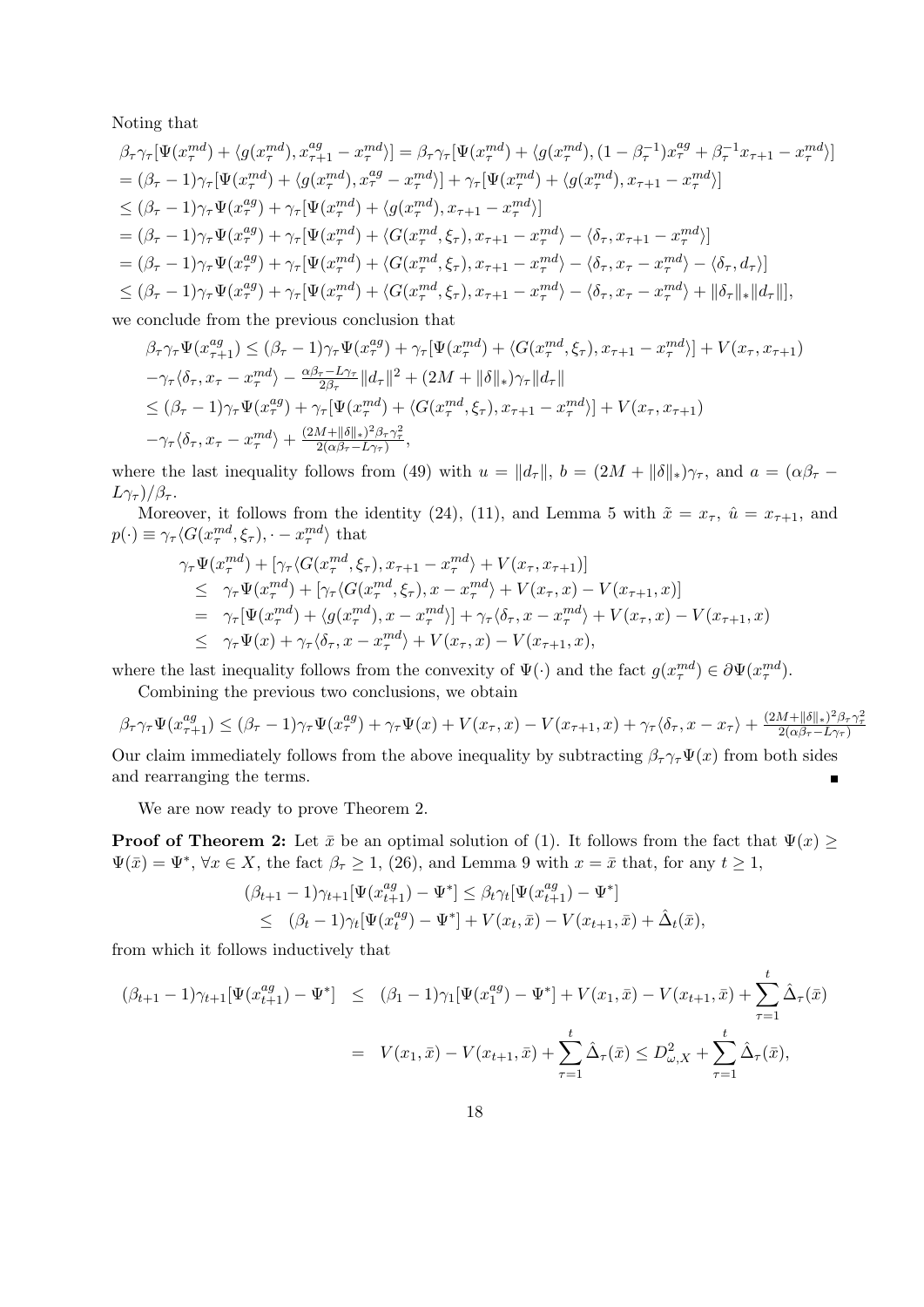where the first equality follows from the assumption  $\beta_1 = 1$  and the last inequality follows from (13) and the fact  $V(x_{t+1}, \bar{x}) \geq 0$ .

Denoting  $\zeta_{\tau} := \gamma_{\tau} \langle \delta_{\tau}, \bar{x} - x_{\tau} \rangle$  and observing that

$$
\begin{array}{rcl}\n\hat{\Delta}_{\tau}(\bar{x}) & = & \zeta_{\tau} + \frac{(2M + \|\delta\|_{*})^{2}\beta_{\tau}\gamma_{\tau}^{2}}{2(\alpha\beta_{\tau} - L\gamma_{\tau})} \leq \zeta_{\tau} + \frac{\beta_{\tau}\gamma_{\tau}^{2}}{\alpha\beta_{\tau} - L\gamma_{\tau}} (4M^{2} + \|\delta_{\tau}\|_{*}^{2}) \\
& \leq & \zeta_{\tau} + \frac{2}{\alpha}(4M^{2} + \|\delta_{\tau}\|_{*}^{2})\gamma_{\tau}^{2},\n\end{array}
$$

where the last inequality follows from  $(26)$ , we then conclude from the previous observation that

$$
(\beta_{t+1} - 1)\gamma_{t+1}[\Psi(x_{t+1}^{ag}) - \Psi(\bar{x})] \leq D_{\omega,X}^2 + \sum_{\tau=1}^t \left[ \zeta_\tau + \frac{2}{\alpha} (4M^2 + \|\delta_\tau\|_\ast^2) \gamma_\tau^2 \right]. \tag{58}
$$

Note that the triple  $(x_t, x_t^{ag})$  $t^{ag}_{t}, x^{md}_{t}$ ) is a function of the history  $\xi_{[t-1]} := (\xi_1, ..., \xi_{t-1})$  of the generated random process and hence is random. Taking expectations of both sides of (58) and noting that under assumption I,  $\mathbb{E}[\|\delta_\tau\|_\ast^2] \leq Q^2$  and  $\mathbb{E}_{|\xi_{[\tau-1]}}[\zeta_\tau] = 0$ , we obtain

$$
(\beta_{t+1} - 1)\gamma_{t+1} \mathbb{E}[\Psi(x_{t+1}^{ag}) - \Psi^*] \leq D_{\omega, X}^2 + \frac{2}{\alpha} (4M^2 + Q^2) \sum_{\tau=1}^t \gamma_\tau^2,
$$

which clearly implies part a).

The proof of part b) is similar to the one of Theorem 1.b), and hence the details are skipped.

#### 4.3 Convergence analysis for quadratic penalty method

The goal of this subsection is to prove Theorem 4.

**Lemma 10** If  $\tilde{x} \in X$  is an approximate solution of (39) satisfying

$$
\tilde{\Psi}_{\rho}(\tilde{x}) - \tilde{\Psi}^* \le \delta,\tag{59}
$$

then

$$
\|\mathcal{A}\tilde{x} - b\| \le \frac{2}{\rho} \|y^*\| + \sqrt{\frac{2\delta}{\rho}} \tag{60}
$$

$$
\tilde{h}(\tilde{x}) - \tilde{h}^* \leq \delta,\tag{61}
$$

where  $y^*$  is an arbitrary Lagrange multiplier associated with  $(36)$ .

*Proof.* Denote  $v(u) := \inf \{ \tilde{h}(x) : Ax - b = u, x \in X \}$ . It is well-known that our assumptions imply that v is a convex function such that  $-y^* \in \partial v(0)$ . Hence,

$$
v(u) - v(0) \ge (-y^*)^T u, \ \forall u \in \mathbb{R}^m.
$$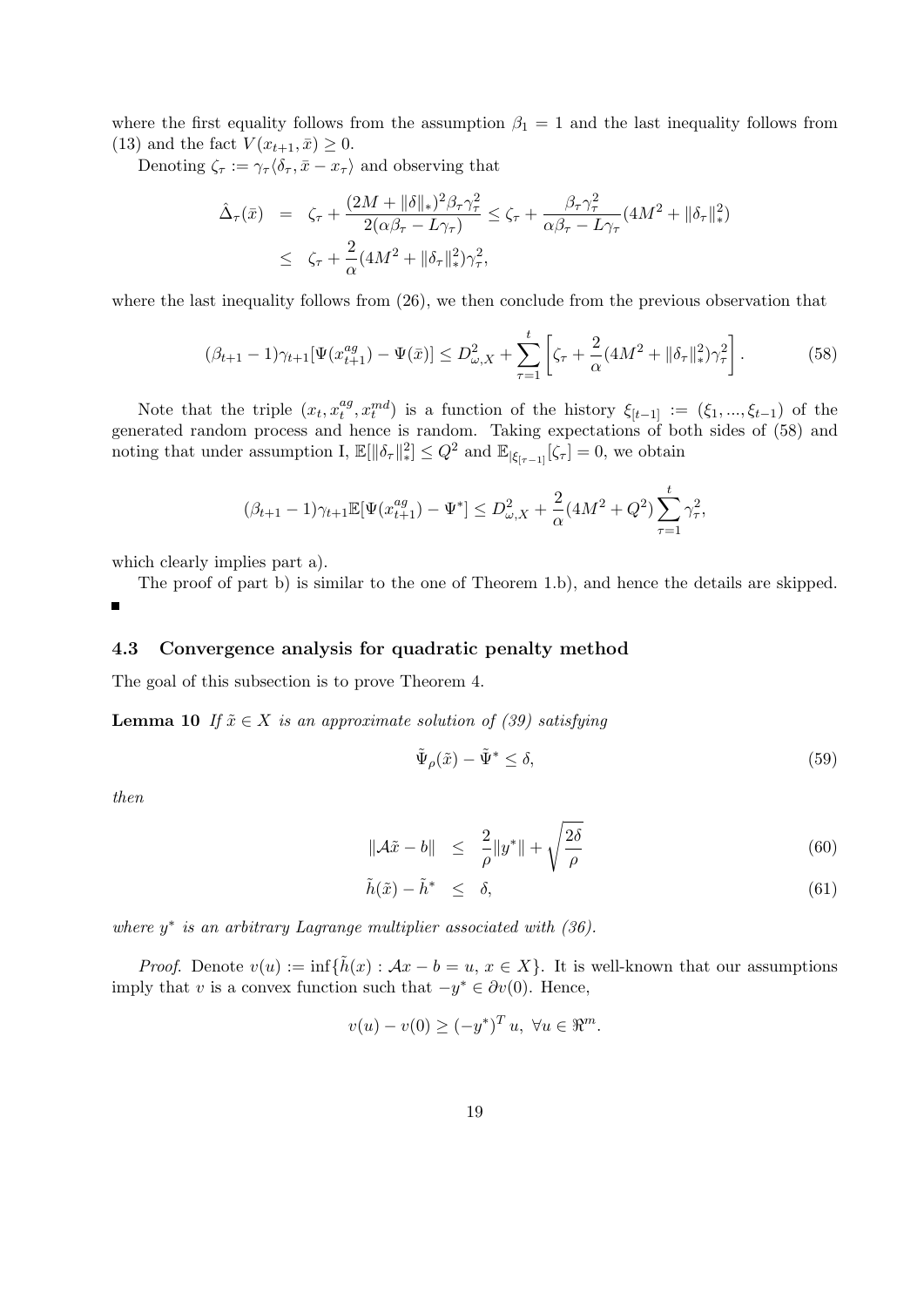Letting  $u := \mathcal{A}\tilde{x} - b$ , we conclude from the above observation, the facts that  $v(u) \leq \tilde{h}(\tilde{x})$  and  $v(0) \geq \tilde{\Psi}^*$ , and assumption (59), that

$$
-||y^*|| ||u|| + \rho ||u||^2/2 \le (-y^*)^T u + \rho ||u||^2/2
$$
  
\n
$$
\le v(u) - v(0) + \rho ||u||^2/2 \le \tilde{h}(\tilde{x}) + \rho ||u||^2/2 - v(0)
$$
  
\n
$$
\le \tilde{h}(\tilde{x}) + \rho ||u||^2/2 - \phi^* = \tilde{\Psi}_{\rho}(\tilde{x}) - \tilde{\Phi}^* \le \delta,
$$

which clearly implies (60). Moreover, the fact that  $\tilde{h}^* = v(0) \geq \tilde{\Phi}^*$  implies that

$$
\tilde{h}(\tilde{x}) - \tilde{h}^* \le \tilde{h}(\tilde{x}) + \rho \|u\|^2 / 2 - \Phi^* = \tilde{\Psi}_{\rho}(\tilde{x}) - \tilde{\Phi}^* \le \delta.
$$

We are now ready to prove Theorem 4.

**Proof of Theorem 4:** Let  $\tilde{x} \in X$  satisfies (59) with  $\delta = \epsilon_o$ . Let  $\rho_* := \rho(||y^*||)$  and observe that  $\rho_* \leq \rho(t)$  for every  $t \geq ||y^*||$ . It follows from the previous observation and Lemma 10 that  $\tilde{h}(\tilde{x}) - \tilde{h}^* \leq \epsilon_o$  and

$$
\begin{array}{rcl}\n\|A\tilde{x} - b\| & \leq & \displaystyle\frac{2}{\rho(t)} \left\|y^*\right\| + \sqrt{\frac{2\epsilon_o}{\rho(t)}} \right. \\
& \leq & \displaystyle\frac{2}{\rho_*} \left\|y^*\right\| + \sqrt{\frac{2\epsilon_o}{\rho_*}} = \frac{1}{\sqrt{\rho_*}} \left(\frac{2\sqrt{2}\epsilon_p \left\|y^*\right\|}{\sqrt{\epsilon_o + 4\epsilon_p \|y^*\|} + \sqrt{\epsilon_o}} + \sqrt{2\epsilon_o}\right) \\
& = & \displaystyle\frac{1}{\sqrt{\rho_*}} \left(\frac{\sqrt{\epsilon_o + 4\epsilon_p \|y^*\|} - \sqrt{\epsilon_o}}{\sqrt{2}} + \sqrt{2\epsilon_o}\right) = \frac{\sqrt{\epsilon_o} + \sqrt{\epsilon_o + 4\epsilon_p \|y^*\|}}{\sqrt{2\rho_*}} = \epsilon_p,\n\end{array}
$$

and hence that  $\tilde{x}$  is an  $(\epsilon_p, \epsilon_o)$ -primal solution of (36).

Using Assumption III.c), (40), and (41), we have  $L = \rho ||\mathcal{A}||^2$  and  $Q = M$ , which together with (21) and (22) then imply that

$$
K_0^*(N_{rm}) + \lambda K_1^*(N_{rm}) = \frac{\rho ||\mathcal{A}||^2 \Omega^2}{N_{rm}} + \frac{2\sqrt{5} + 3\lambda}{\sqrt{N_{rm}}}\Omega M \le \frac{\epsilon_o}{2} + \frac{\epsilon_o}{2} \le \epsilon_o.
$$

The previous conclusion, in view of the definition of  $\lambda$  and (22), clearly imply the claim in part a). Part b) follows similarly from (32) and the definition of  $\lambda$ , by noting that

$$
\hat{K}_0^*(N_{ac}) + \lambda \hat{K}_1^*(N_{ac}) = \frac{4\rho ||\mathcal{A}||^2 \Omega^2}{N_{ac}(N_{ac}+2)} + \frac{4\sqrt{5}+10\lambda}{\sqrt{N_{ac}}} \Omega M \le \frac{4\rho ||\mathcal{A}||^2 \Omega^2}{N_{ac}^2} + \frac{4\sqrt{5}+10\lambda}{\sqrt{N_{ac}}} \Omega M
$$
  

$$
\le \frac{\epsilon_o}{2} + \frac{\epsilon_o}{2} \le \epsilon_o.
$$

## 5 Concluding remarks

In this paper, two subgradient-type methods for solving the stochastic composite problem (1), namely: the RM-SA and AC-SA algorithm, are analyzed and compared. From the theoretical view of perspective, our contribution is to close the gap between the lower and upper bounds on the rate of convergence for solving this class of problems. As shown in the illustrative example, we believe that the AC-SA algorithm developed herein possesses significant potential of application, for

 $\blacksquare$ 

Ē